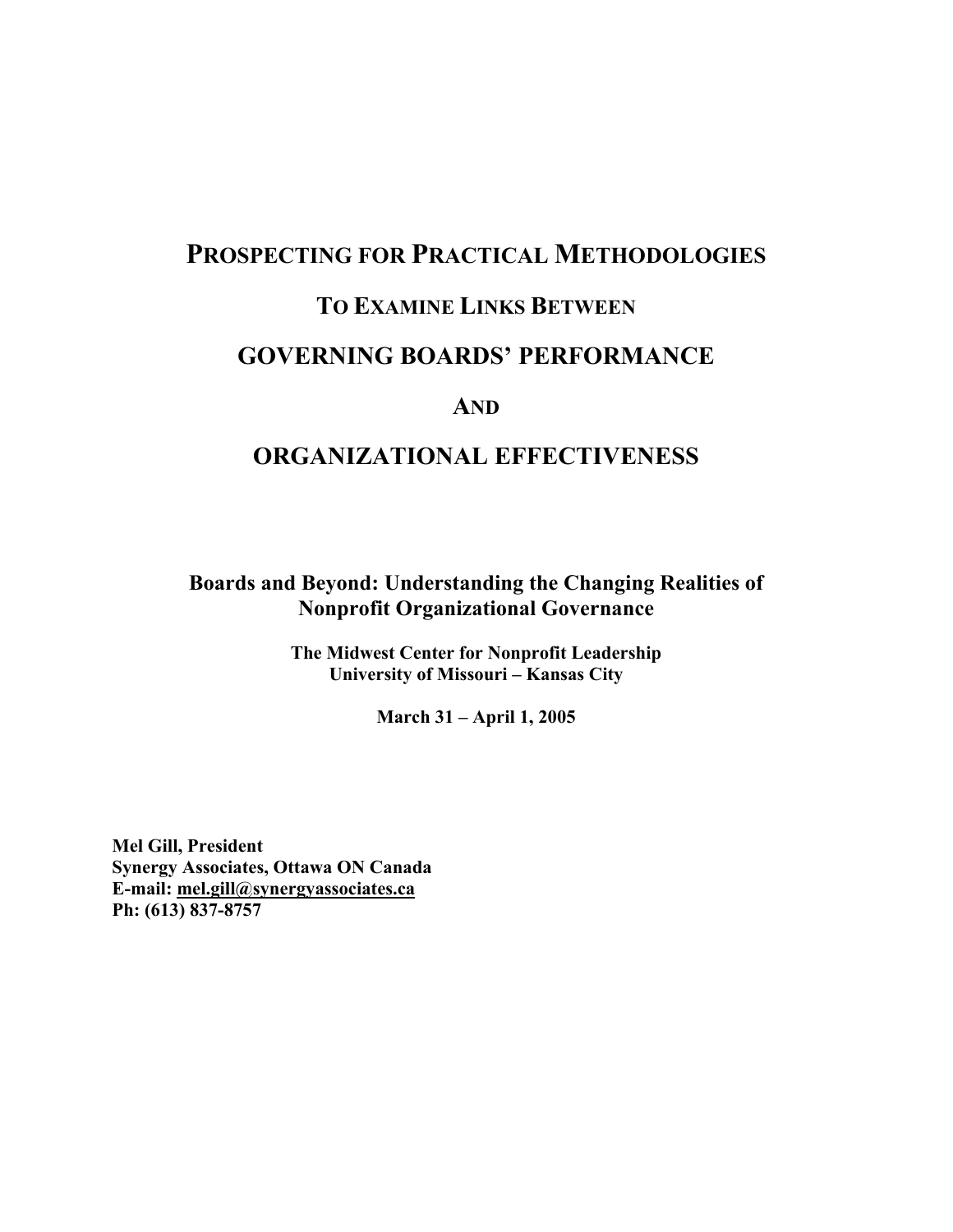## **ABSTRACT**

*This paper examines difficulties in linking the performance of governing boards to organizational effectiveness. It discusses the complexities inherent to defining and measuring effective performance of either organizations or boards independently of each other, let alone drawing causal links between the two. It reviews research that has attempted to establish correlations between board and organizational performance, describes typical methodology and summarizes findings. The paper raises the concern that CEO and staff performance, perhaps the major intervening variables between board performance and organizational effectiveness, are too often ignored in such research. It also raises questions about some of the commonly used proxy measures of organizational effectiveness. It argues that boards have not commonly assessed their own performance or that of their organizations, because of a lack of time, resources, expertise and a readily applied evaluation framework. As a means to maximize the return on investment of scarce research resources, the paper offers an evaluation framework that might be more readily applied by boards and proposes that near-term research efforts focus on organizations that already conduct some form of performance evaluation.* 

Public trust in nonprofit organizations and their boards depends upon transparent governance structures and processes and clear accountability to stakeholders. The assessment of board and organizational performance is important to demonstrating accountability and generating public trust; not to mention its potential for informing allocation of resources. However, the establishment of causal links between effective boards and strong organizational performance is fraught with difficulties; not the least of which is the establishment of valid measures to gauge effective board and/or organizational performance.

There is a long held conventional wisdom that good governance practices are important to effective organizational performance. Increasing research evidence supports this intuitive notion although, for the most part, it suggests correlative rather than causal relationships [Bradshaw, Murray & Wolpin (1992), Green & Greisinger (1996), Herman & Renz (1998, 2000, 2002), Jackson & Holland (1998), Holland and Jackson (1998), Letts, et. al. (1999), Gill et. al. (2005)].

The problems of assessing board and organizational effectiveness are entwined with those that afflict 'outcomes evaluation'. Rigorous evaluation may be prohibitively expensive and attempts to link project activities to subsequent consequences difficult if not impossible. What constitutes 'good' performance? What questions do we need to ask to determine whether a board is governing well or an organization is effective? How do we get the answers to those questions and how do we know that the information we get is reliable?

Is an outcome the result of a particular program or nonprofit activity or a "constellation of influences (e.g. economic, political, environmental, demographic, public policies, external programs, private-sector activities, cultural norms) that are far beyond the influence of any individual program or agency?" (Plantz, et.al. 1996) Are there similar programs with which valid comparisons can be made? Are there material differences between those organizations (e.g. mission, target population, geographic location, staffing, service methodology, funding level)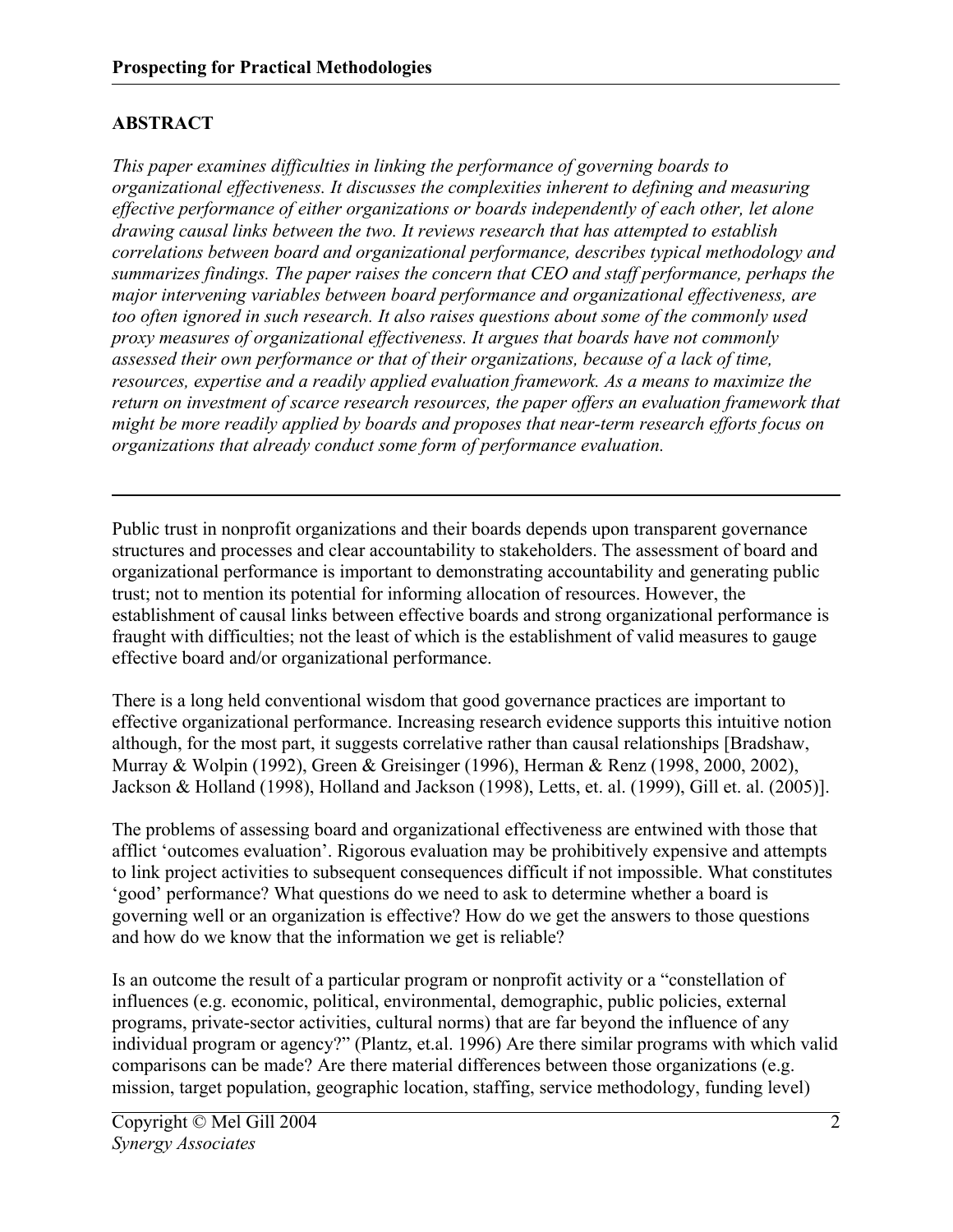that must be considered in assessing impact? What's the relationship between program effectiveness and organizational effectiveness? What about agencies with multiple programs where goal achievement may vary from one program to another?

Carman and Millesen (2004:10) reported that 28% of 305 organizations responding to their survey indicated that they made a concerted effort to conduct formal program evaluations and an additional 28% did some program evaluation. Only 18% reported that they went out of their way to evaluate programs and organizational activities. They concluded that organizations "are struggling with evaluation… *and that* "the problem is one of evaluation capacity and not having enough resources to acquire or develop trained staff that have the time and expertise to design, conduct, and maintain an evaluation system that is well-suited to the types of services that the organization provides." (pp.19-20)

Similar problems were reported by Hall, et. al. (2003:xi) in a survey of 1965 Canadian voluntary sector organizations and 355 funders. However, a somewhat surprising three quarters of organizations "reported that they'd done some evaluation in the previous year… Less than half of funders reported providing funding for evaluation…or making effective use of evaluation information." (p.ix)

## **Evaluation of Board and Organizational Performance**

"To evaluate the effectiveness of an organization (or program), it is necessary to have a clear idea of (1) its ultimate goals, (2) the means being used to achieve those goals, and (3) the causal links between means and ends." (Murray and Tassie, 1994:305)

Evaluation of organizational or program performance may be described generally "as an attempt to answer questions in four basic areas:

- 1. *Aim*  Is the organization or program doing the right thing; that is, tackling the right problem? This is generally a subjective judgment in which those with the greatest power will make the ultimate determination about what is right and what will be measured.
- 2. *Economy* Does the organization or program make use of its resources in the most economical (least wasteful) manner possible? This is an input measure.
- 3. *Effectiveness* Is the organization or program effective (successful) in achieving the outputs it intends to generate or outcomes (benefits) it desires? This is a measure of intended products and benefits.
- 4. *Efficiency* Is the organization or program efficient? That is, does it get the best possible value for money, or outcome for the resources available? Does it achieve the best possible balance between expenditures and outputs or outcomes? This is a ratio of inputs to outputs (cost per unit of service or goods produced); or a ratio of inputs to benefit (to the intended client or consumer). Calculating the latter would be an onerous, if not insurmountable, challenge for any nonprofit." (Gill, 2005:140)

Outcomes evaluation involves the collection, documentation and analysis of information that will permit a description of "what benefit has been created for who at what cost" (Carver, 1990:35) by a particular project or initiative and how this relates to the purpose and goals of the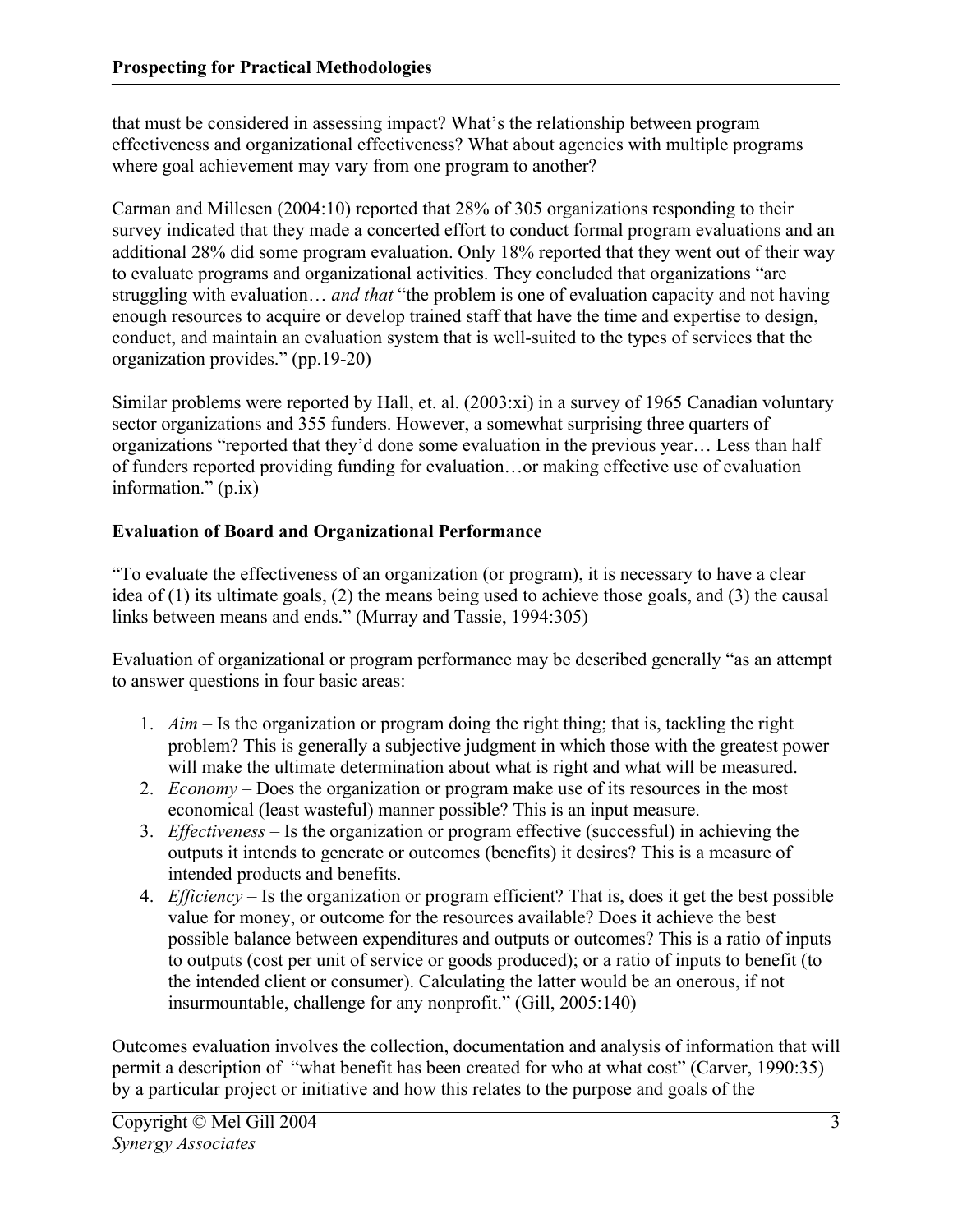organizational sponsor(s). Outcomes evaluation is essential to accountability. Accountability may be defined as "Shared expectations about conduct and performance, a shared language in which fulfillment of those expectations will be described, shared criteria defined (*in that shared language*) as to what constitutes fulfillment, and a means of communicating (*results*)." (Cutt and Murray, 2000:5)

"Outcomes evaluation serves accountability…managing organizations, programs and projects to achieve desired purposes and performance. Evaluation of the outcomes of organizational efforts can be both tricky and costly. 'Outcomes' are often difficult to define and assess in nonprofits as opposed to business enterprises where bottom-line profit /loss, return on investment, share value and price/earnings ratios are more readily measured. Attempts to link project activities to subsequent consequences may be difficult if not impossible. It is, in other words, difficult to establish a cause and effect relationship between the input/activity expenditure and the actual output products /outcome benefits." (Gill, et. al. 2005)

Indicators of input efficiency and output (throughput) are more readily measured than outcomes, which are the real measure of organizational performance and community benefit. Some programs (e.g. health promotion, community development, public education, advocacy and capacity building) face special challenges in measuring outcomes.

"It is also important to distinguish between evaluation of the effectiveness of a single project or program and the overall performance of an organization. It is arguably easier to assess the effectiveness of single programs or projects since they may have more concrete objectives, the achievement of which is more readily assessed. The overall effectiveness of an organization cannot readily be measured by summing the results of evaluations on multiple programs operated by it." (Gill, et. al. 2005)

Outcomes evaluation for nonprofit and public sector organizations is still in the early stages of theoretical and methodological development. "There are many things outcome measurement does not do. It does not:

- Eliminate the need to monitor resources, activities, and outputs;
- Tell a program whether it is measuring the right outcomes;
- Explain why a program achieved a particular level of outcome;
- Prove that the program caused the observed outcomes;
- Show, by itself, what to do to improve the outcome; or,
- Answer the judgment question of whether this is an outcome in which resources should be invested." (Plantz, et. al., 1997:9)

Another cautionary note about outcomes assessment comes from Campbell (2002) who concludes that evaluation standards or benchmarks are "the products of inherently subjective, fragile, and highly political processes" and that funding decisions are more often based on relationships; "personal and organizational credibility based on track record, comfort and familiarity". (p.256) This caution is overlaid on an earlier observation by Murray and Tassie (1994:309) that "those with the most power will impose their beliefs about what ends and means are important and how they should be measured."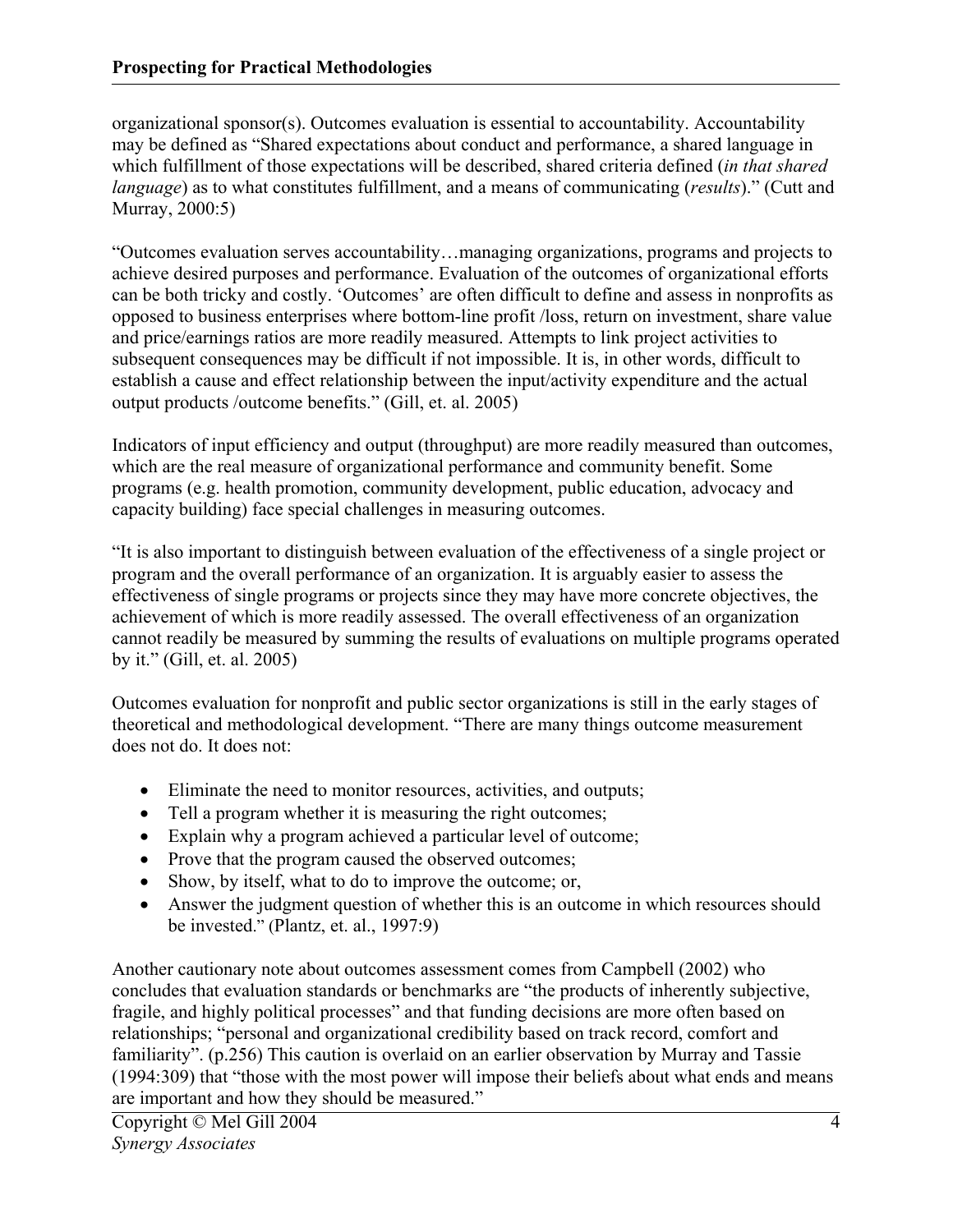## **Commonly used Performance Measures**

Proxy, rather than direct, measures of board and organizational effectiveness have typically been used in research studies. Board and organizational reputation, agency capacity to raise funds, and the absence of repeated financial deficits are examples of such proxy measures. Assessments of board effectiveness have relied heavily on self-assessment by board members and CEOs. With few exceptions (e.g. Jackson and Holland, 1998; Gill, et. al., 2005) there has been little effort to establish the validity and reliability of the instruments used as measures of board effectiveness.

Bradshaw, Murray and Wolpin (1992) identified three types of 'objective' measures of organizational effectiveness: input effectiveness (success in obtaining essential resources), throughput effectiveness (efficiency in use of resources, or cost of production) and output or outcome effectiveness (success in product or goal attainment).

Cutt and Murray (2000), in a comprehensive treatment of the complexities of nonprofit effectiveness evaluation, identified "two basic kinds of evaluation standards: absolute standards and relative standards" (p.33). Absolute standards are sufficiently concrete to allow assessment of how well an organization has achieved specified goals. Relative standards (benchmarks) allow comparison of an organization's achievements to results achieved by other organizations in a similar field or to its own past performance. However, such evaluations are often expensive and beyond the capacity of current information systems.

*Structural measures* of *board effectiveness* have included formalization of board structure, including clarity of roles, rules and policies. *Process measures* have included dynamics such as common vision; CEO leadership; board engagement in strategic planning; good meeting management; low level of conflict (within the board and between board and staff); dedication to the organization (measured by active involvement); program monitoring; financial planning and control; board development; and, constructive board involvement in dispute resolution.

Measures of *organizational effectiveness* used in research have included effectiveness in carrying out mission (goal attainment); reputation of the board (capacity to attract credible board members) and organization; increases in annual budget (capacity to secure adequate funds as a measure of resource sufficiency); low deficit to budget ratios; and, results of accreditation surveys.

#### **Review of Some Empirical Research**

Bradshaw, Murray and Wolpin (1992:232), in a survey of CEOs from some 400 Canadian nonprofit organizations, used 2 measures of board performance (respondent satisfaction with overall board performance, and a weighted index of ratings on performance on seven of its most important functions) and 4 measures of organizational effectiveness; two subjective (mission effectiveness and reputation) and two objective (growth in budget and ratio of deficit to budget over three years). They found significant correlations between 13 'board process' characteristics and at least one organizational effectiveness measure. The strongest board predictors of organizational performance were board engagement in strategic planning, a CEO-led common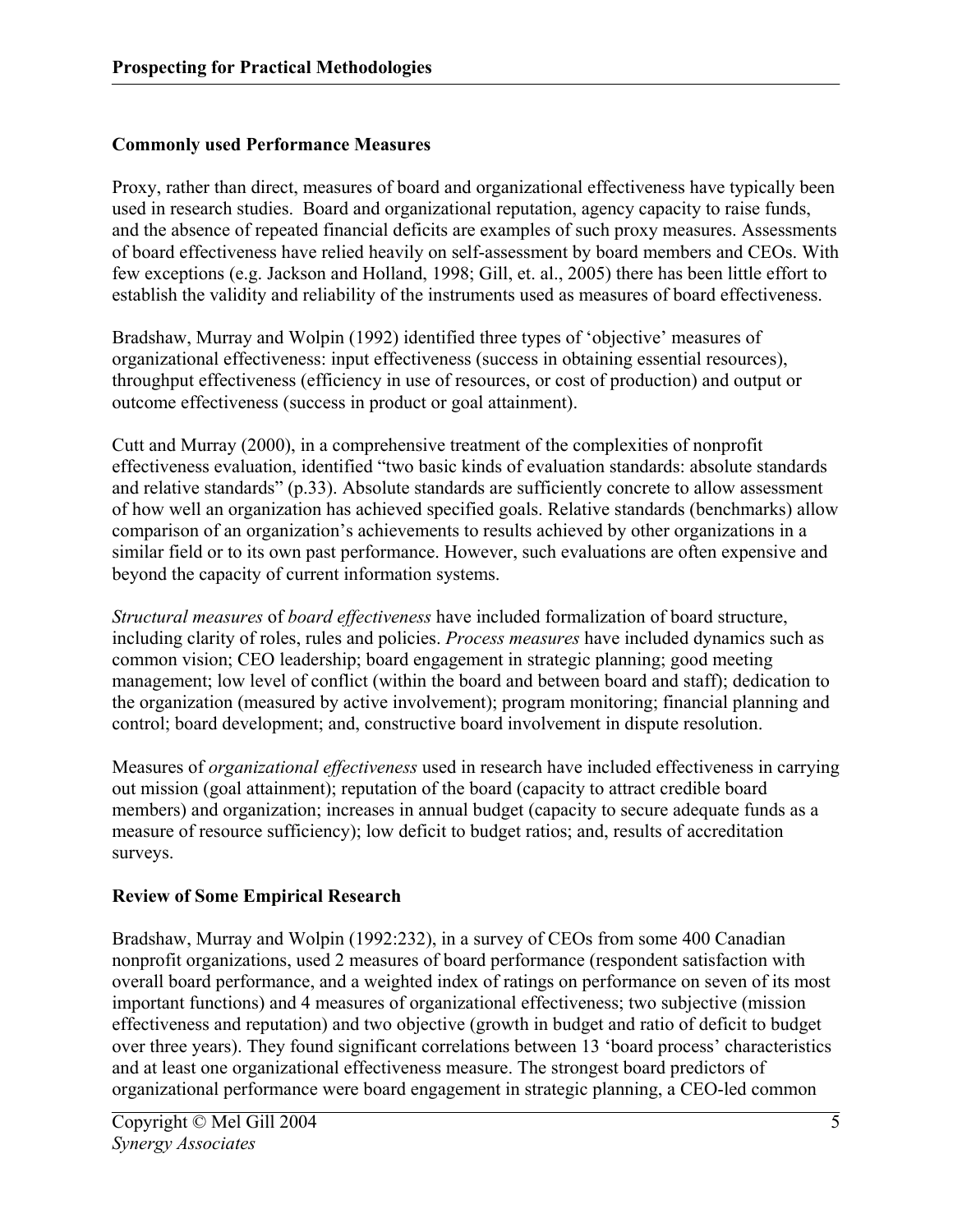vision, good meeting management, a pro-change core group, and low levels of internal conflict. They also found significant correlations between these characteristics and the formalization of board structure.

Green and Griesinger (1996) used a "goal attainment" model to assess organizational effectiveness and a "decision process" approach to assess board performance in 16 organizations serving developmentally disabled adults. They examined 33 activities in 9 areas of board responsibility by means of questionnaires and interviews with board members and CEOs. Organizational effectiveness was evaluated in terms of ratings by external evaluators and the results of accreditation surveys. Certain board activities predicted organizational effectiveness; especially policy formation, strategic planning, program monitoring, financial planning and control, resource development, board development and dispute resolution. They also found that CEO ratings of board performance were more strongly correlated with organizational effectiveness than were board ratings**.** 

Jackson and Holland (1998) gathered responses from 623 trustees of 34 nonprofit organizations. They found significant correlations between organizational financial performance and board scores on the 6 competencies (contextual, educational, interpersonal, analytical, political and strategic) measured in their Board Self-Assessment Questionnaire (BSAQ). The competencies were based on practices that had previously been identified by a panel of experts on board development as either very effective or very ineffective.

Siciliano (1997) found that use of formal planning processes correlated with higher performance on certain financial and organizational performance measures, regardless of organizational size. Stone, Bigelow, and Crittenden (1999), in a comprehensive review of empirical journal articles on strategic management in nonprofits, similarly found that the use of formal planning processes was associated with greater board and organizational effectiveness. Moreover, board involvement in strategic planning was related to attainment of the social mission of the nonprofit organization.

Herman, Renz, and Heimovics (1997) and Herman and Renz (1997, 1998, 2000, 2002) found that highly effective organizations had more effective boards, as assessed by a range of stakeholder groups. Also, more effective boards were found to use a larger number of recommended board practices. Among the practices they identified as indicators of effectiveness were a mission statement, a recent needs assessment, a planning document, a measurement of client satisfaction, a formal CEO and employee appraisal process, an independent financial audit, and a statement of organizational effectiveness criteria. Much of the research on organizational effectiveness has included subjective assessments by different stakeholders or stakeholder groups, who often draw significantly different conclusions about an organization's effectiveness based on their own criteria and personal experience.

A simple scale adapted by Herman and Renz (2002:13) from an instrument developed by Anne Tsui (1984) was used, along with other measures, to obtain independent ratings of organizational responsiveness. It asked respondents to indicate on a seven-point scale whether the organization (1) was performing the way they would like, (2) met their expectations, and (3) should be changed in the way it is run. This subjective assessment of organizational responsiveness was the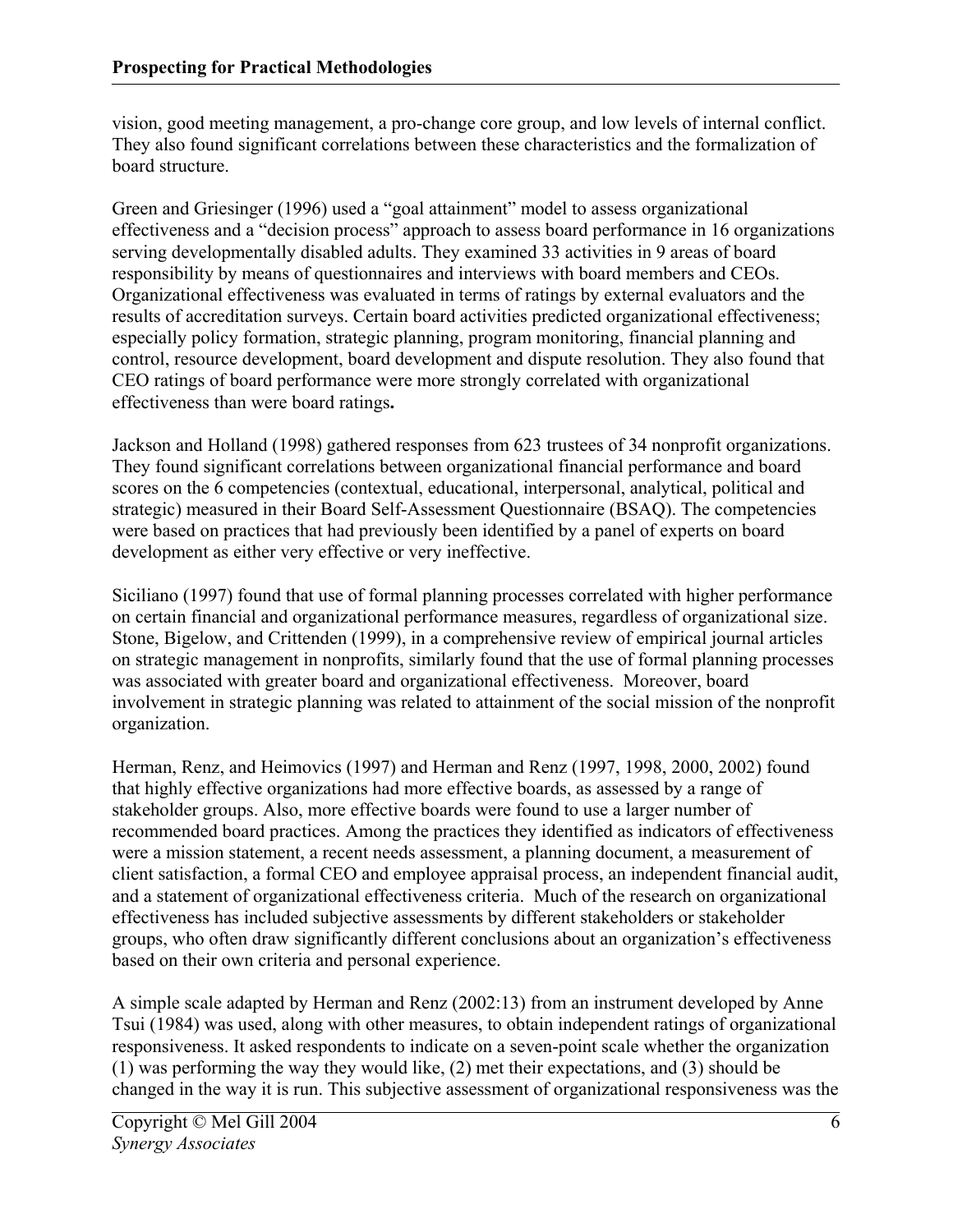one scale/variable in that study that consistently correlated highly with judgments of organizational effectiveness and showed high correlations between the ratings of different stakeholder groups. The second item in this scale might be changed to "met their 'needs'" rather than 'expectations' to focus more specifically on benefits when administered to consumers of the service.

Nobbie and Brudney (2003) reported some moderately significant associations between organizational effectiveness (as evaluated in terms of 5 dimensions: goal achievement, financial ratios, resource acquisition, internal processes and CEO job satisfaction) and the adoption of governance practices recommended by the Policy Governance model (Carver, 1990) or by the National Center for Nonprofit Boards (NCNB, 1999).

"The Governance Self-Assessment Checklist (GSAC) (Gill, et. al. 2005) completed by 281 board members and 31 CEOs of 32 nonprofits showed a high degree of correlation between board performance (*as measured by 144 items examining board structure; board culture; practices related to six dimensions of board responsibility; and, board development, management and decision-making*) and organizational effectiveness as rated by the board, CEO and external observers on measures independent of the GSAC. Independent indicators of *board effectiveness* were subjective assessments (social constructions) of overall effectiveness, board member comfort in asking challenging questions and level of board preparedness for meetings. Objective measures were board attendance, board and CEO turnover. *Organizational effectiveness* measures were subjective assessments of achievement of objectives, attracting reputable community leaders as board members; acquiring adequate financial resources; attracting volunteers for relevant activities; fulfilling stakeholders' expectations; having high standards of professionalism and accountability; communicating well with stakeholders and the community; adapting to changing needs; benefiting the community; and overall effectiveness."

## **General Conclusions from Research**

These studies, in general, suggest that higher performing boards are more likely to have a high degree of involvement in strategic planning and setting the organization's direction; a focus on needs of clients or consumers; a positive relationship with key stakeholders; a high degree of key stakeholder agreement on mission and values; a focus on results; a process for monitoring achievement of objectives; competent board and staff leadership; sufficient independence from management to make objective decisions based on sound information systematically gathered; effective use of resources; financial stability; clear lines of accountability; an organizational culture that encourages good teamwork, respect for organizational norms, values staff and encourages excellence; a commitment to board development and self-evaluation; a good balance between stability and flexible, innovative and adaptive responses to environmental changes; and, perceived legitimacy and credibility.

Herman and Renz (2002), based on a review of the literature including their own research, offer nine conclusions related to the assessment of board performance and its relationship to effectiveness of nonprofit organizations. These are: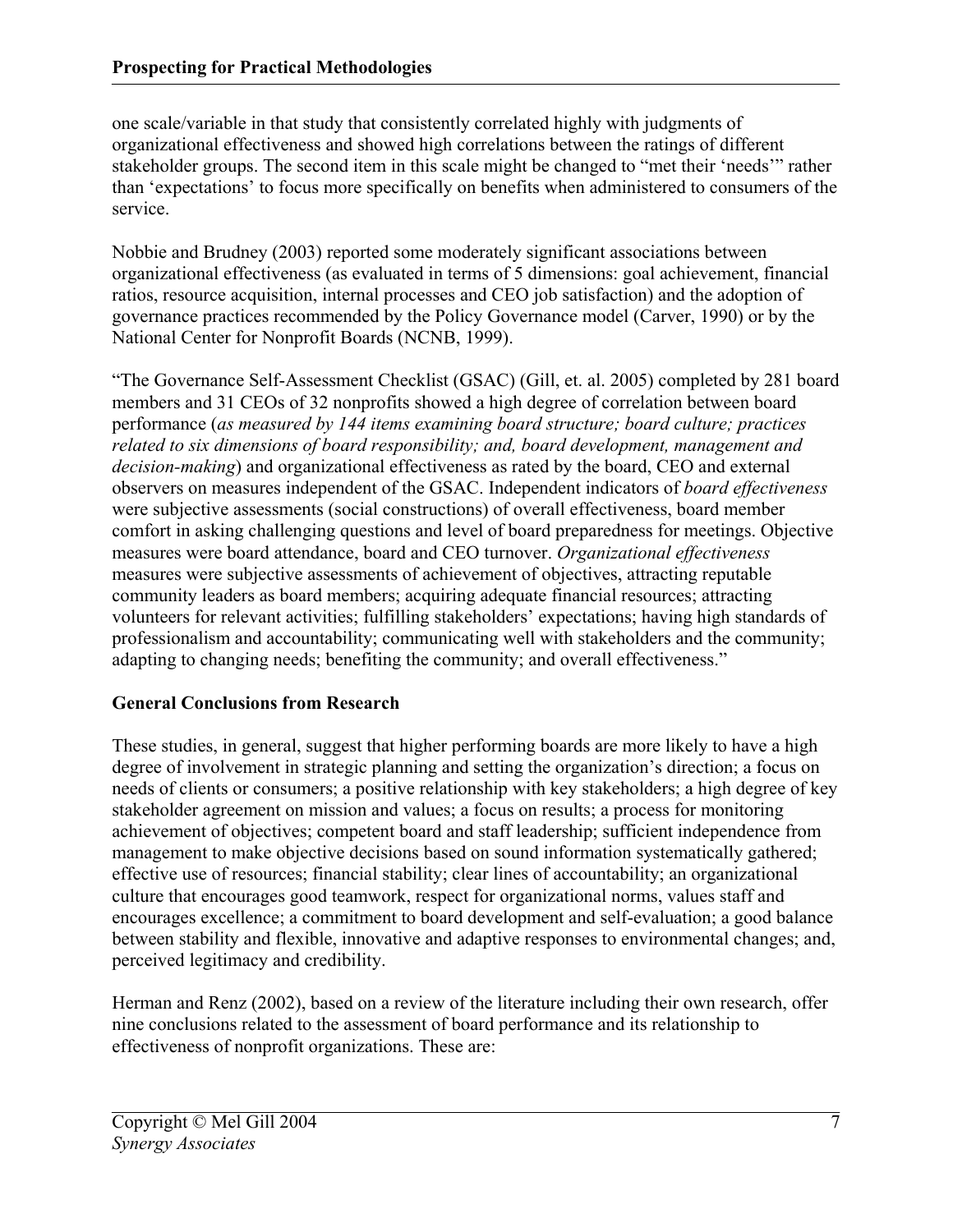- 1. "Nonprofit organizational effectiveness is always a matter of comparison (to others in a similar business, to past performance or to some ideal model).
- 2. It is multi-dimensional.
- 3. Boards of directors (*can*) make a difference in the effectiveness of nonprofit organizations, but how they do so is not clear.
- 4. Nonprofit organizational effectiveness is a social construction.
- 5. The more effective NPOs are more likely to use correct management (*and governance*) practices.
- 6. Claims about 'best practices' for nonprofit boards and for the management of NPOs warrant critical evaluation.
- 7. A measure of NPO effectiveness that emphasizes responsiveness may offer a solution to the problem of differing judgments of effectiveness by different stakeholder groups.
- 8. It can be important to distinguish between different 'types' of NPOs (*and boards*) in order to make progress in understanding the tactics, practices and strategies that may lead to NPO effectiveness.
- 9. NPOs increasingly operate as part of networks of service delivery. Therefore, network effectiveness is becoming as important to study as organizational effectiveness."

## **Organizational Effectiveness Assessment Models**

The United Way of America (1996) Program Outcome Model is a logic model for planning and evaluation of individual programs rather than overall organizational effectiveness. It follows a logical flow from inputs through activities, outputs and outcomes and stresses the importance of identifying direct constraints and other contextual influences on achievement of planned outputs and desired outcomes. It is a rigorous, time-consuming and staff intensive process, the implementation of which requires determination and deep commitment from organizational leadership. It is not deeply anchored in a problem/need identification process (Gill 2005:142- 145) or the organizational mission statement as proposed in Kaplan (2001:361) for the Balanced Scorecard.

The Balanced Scorecard (Kaplan and Norton, 1996; Kaplan, 2001) is used by business, public and nonprofit sector corporations to assess organizational performance from four perspectives: Learning and Innovation, Internal Processes, Customer Satisfaction, and Financial. It grew out of the dissatisfaction of private sector companies with simple reliance on traditional financialoriented measures of corporate performance. It assists in aligning corporate activities and intended outcomes with the organizational mission. Speckbacher (2003) concludes that the Balanced Scorecard may be the most appropriate tool for effectiveness evaluation in nonprofits.

Sawhill and Williamson (2001) developed a model for measuring mission success for the Nature Conservancy. The model was built on a family of measures "divided into three broad areas: *impact, activity, and capacity*…best expressed as a set of questions: i. Are we making progress toward fulfilling our mission and meeting our goals? ii. Are our activities achieving our programmatic objectives and implementing our strategies? and, iii. Do we have the resources – the capacity – to achieve our goals? (p.372) The basic framework of the 'Family of Measures Model' was aligned on a continuum of Mission > Vision > Goals > Strategies > Programs, and evaluated for Impact, Capacity and Activity.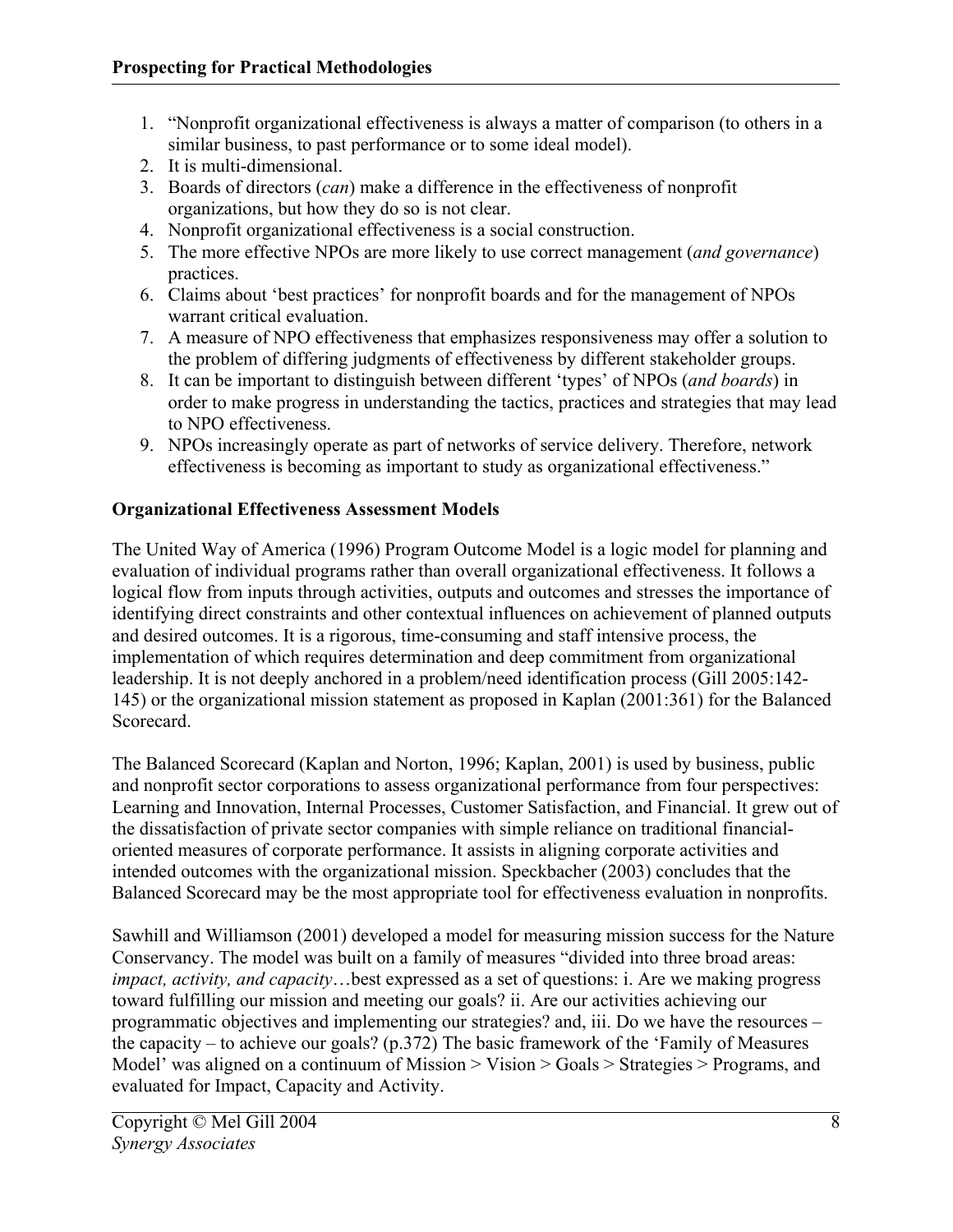Sowa, Selden and Sandforth (2004) proposed a multidimensional integrated model of nonprofit organizational effectiveness (MINOE) as a framework for assessing organizational performance. Their model proposes measurement of effectiveness on two dimensions: management (systems and activities) and program (specific services or interventions), with assessment of both capacity and outcomes in each of the two dimensions. "*Capacity* refers to how the organization or program operates, the structures in place, and the operating processes that dictate and direct employee activity. *Outcomes* are the results produced by management and program activities." (p.715)

They contend, "that both objective and perceptual measures are needed to fully capture the dimensions of effectiveness." (p.716) The following table outlines the indicators suggested for the MINOE framework.

| <b>Dimension</b>  | Management      | <b>Management</b> | Program                | Program                |
|-------------------|-----------------|-------------------|------------------------|------------------------|
| <b>Indicator</b>  | Capacity        | <b>Outcomes</b>   | Capacity               | <b>Outcomes</b>        |
| Objective         | Formal          | Financial         | Resources,             | Goal attainment,       |
| <b>Indicators</b> | structures,     | health;           | Technologies,          | Quantitative measures, |
|                   | systems $\&$    | Employee          | Practice/service       | Service outcomes,      |
|                   | processes       | satisfaction      | standards              |                        |
|                   |                 | measured by       |                        |                        |
|                   |                 | e.g. turnover     |                        |                        |
| Perceptual        | Management      | Management        | Staff perceptions      | Consumer               |
| <b>Indicators</b> | $&$ employee    | reports on        | of interrelationship   | satisfaction tempered  |
|                   | perceptions of  | financial         | between elements       | by understanding of    |
|                   | how well these  | well-being;       | of capacity, integrity | program and degree     |
|                   | are utilized or | Employee          | of application $\&$    | to which it suits      |
|                   | applied         | assessment of     | resource adequacy      | their own needs        |
|                   |                 | satisfaction &    |                        |                        |
|                   |                 | motivation        |                        |                        |

**Table 1 – MINOE Dimensions and Indicators** 

They advocate use of a multilevel structural equation model (SEM) for analyzing the complex intra- and inter-group variables that may directly or indirectly affect outcomes. Using a model such as this in esoteric research may be of academic interest but may have less appeal to nonprofit managers and practitioners whose most important chronic challenge may well be acquisition of adequate resources to 'cover the basics'. Furthermore, the MINOE framework pays scant attention to the critical difference between organizational or program 'outputs' as opposed to 'outcomes', the latter often being nigh unto impossible to measure, as noted earlier.

Simpler and more subjective approaches to gauging organizational effectiveness have more typically been used by funders. These include assessing the demand for and use of an organization's services (member or client enrollment and participation); demand for services; public visibility; references to the importance of their projects or their organization; reputation in the public and key constituencies; clarity of objectives; past track record; and positive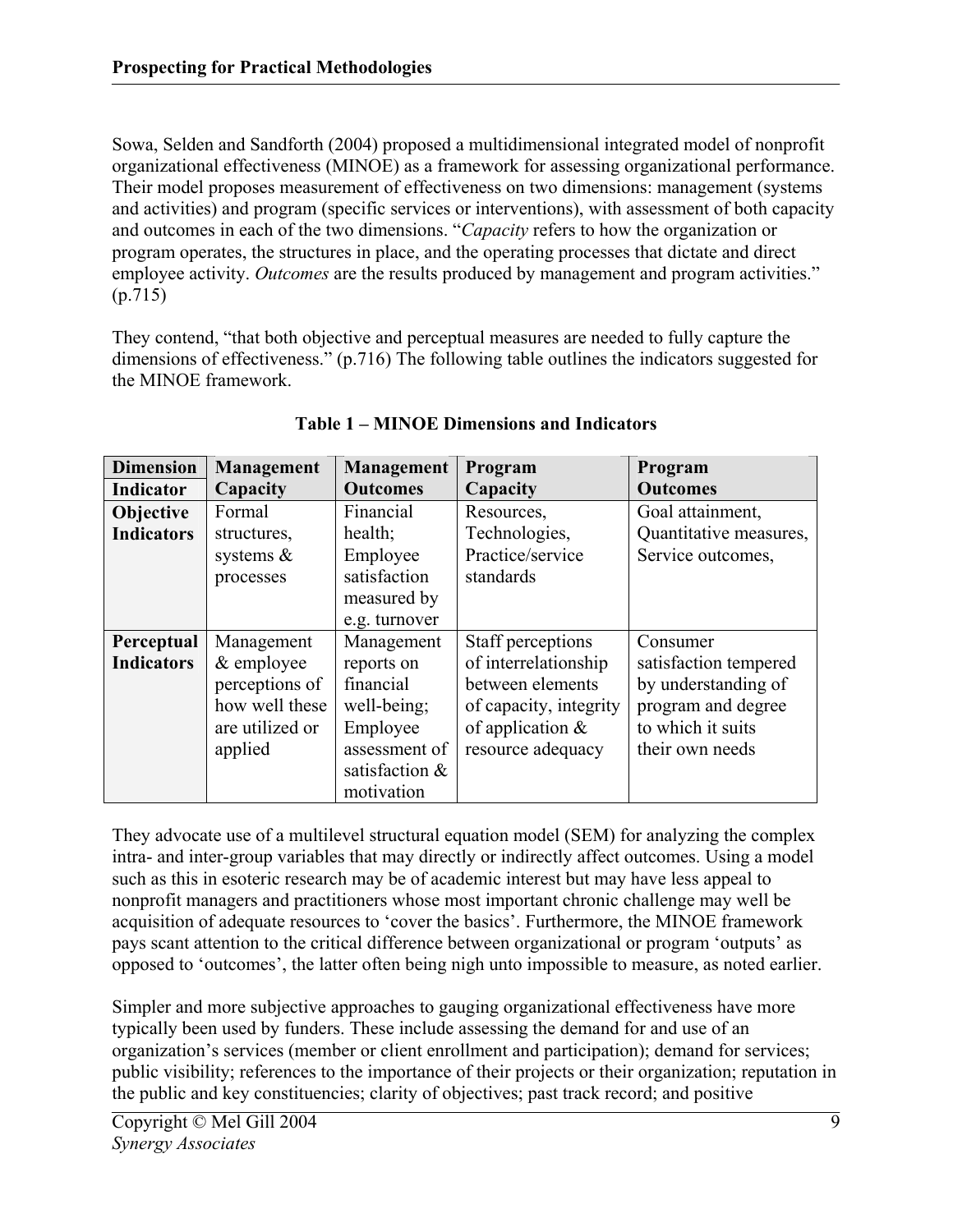relationships between funders and the organization. While this method is prone to subjective interpretation and political nuance it is far less expensive an undertaking than the more rigorous approach normally associated with performance evaluation.

Past experience suggests that the latter approach is likely to continue to predominate in a milieu in which politics often trumps logic and rationality in decisions about funding and allocations. Nevertheless, those organizations that have adopted more robust organizational effectiveness evaluation processes may gain a competitive edge in the pursuit of scarce resources, over those that have not.

#### **Assessing some commonly used Organizational Effectiveness Measures**

A number of measures of organizational effectiveness commonly used in nonprofit research studies bear some scrutiny as to whether they actually measure organizational effectiveness as correlates of board performance. Nobbie and Brudney (2003:575) identified the five most commonly used frameworks for measuring organizational effectiveness as goal achievement, financial viability and resource acquisition, internal processes, CEO job satisfaction and CEO effectiveness. Problems inherent to some of these measures are discussed here.

#### *Goal Attainment*

This may be the most reliable measure of organizational effectiveness. However, it also has its limitations. Organizations may set goals and objectives at a level at which they have reasonable expectations of achievement. Outside raters may be insufficiently familiar with the explicit goals or whether they have been achieved. In fact, this was one of the measures that outside observers were frequently unable to rate in the scale reported by Gill, et. al. (2005). Nevertheless, there may be no better alternative for judging organizational effectiveness. It is, however, important to make a clear distinction between outputs and outcomes when using this measure.

## *Financial Viability and Resource Acquisition.*

Bradshaw, et. al. (1992:233) used 'percentage change (growth) in the annual budget' and 'size of any deficit incurred' over the past three years to gauge organizational effectiveness. They found "no significant relationship between the ability to obtain budget increases and the ability to avoid deficits; that common vision is negatively associated with budget growth"; that certain negative board characteristics are associated with big budget deficits; and that "boards that engage in more strategic planning have smaller deficits." (p.242-3)

Nobbie and Brudney (2003) used annual 'revenue to expenditure ratios' (a measure of surplus or deficit) to examine whether adoption of the policy governance model or practices recommended by the National Center for Nonprofit Boards would improve their performance on these ratios over a five-year period. No significant differences were found between the first and second time periods. This suggests that board performance has no significant impact on this particular measure of organizational effectiveness.

Ritchie and Kolodinsky (2003) identified 16 potential financial performance measurement ratios in 4 categories (fiscal performance, fundraising efficiency, public support and investment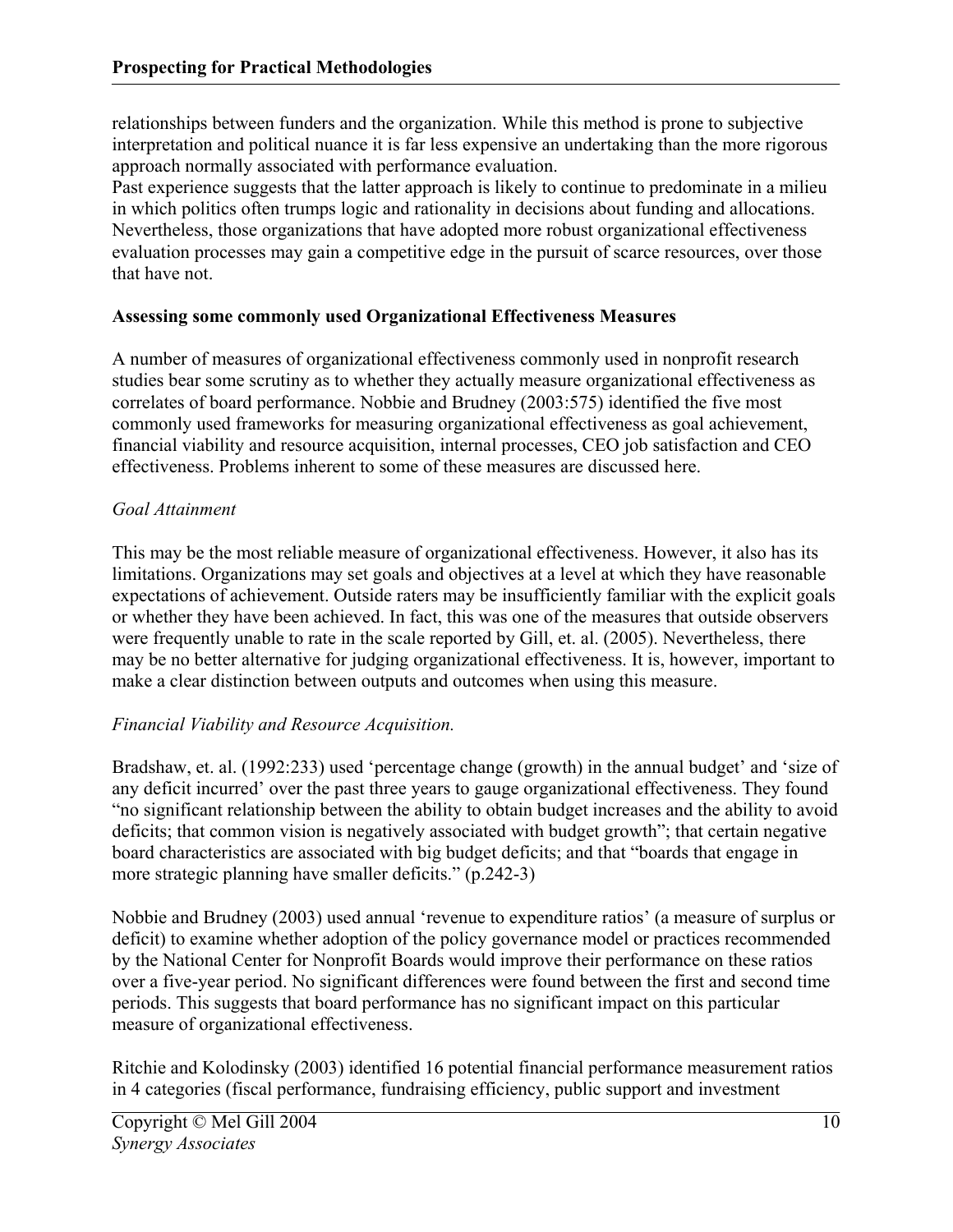performance and concentration) that might be reasonably accessible as organizational effectiveness measures in university fundraising foundations. They found that fiscal efficiency, public support and fiscal performance could be gauged by two measures in each category. While their analysis pertained more specifically to fundraising operations, they generally reinforce my own perspective as a former agency CEO (practitioner) that the ratios noted below are the most important measures for assessing financial performance.

Three measures of financial performance should be readily available for any nonprofit: 1) the ratio of administrative expenses to overall expenditures; 2) the annual surplus or deficit as a percentage of annual expenditures; and, 3) the cumulative surplus or deficit as a percentage of the annual budget. Most sectors have some generally accepted standard for the proportion of total expenses that are consumed by administrative overheads. These typically range from 7 to 20 percent in service delivery agencies. For example, Revenue Canada guidelines for charities assert that no more than 20 percent of receipted fundraising revenues should be allocated to fundraising costs. Comparisons to other agencies and to past performance would provide some indication of relative efficiency.

Whether a deficit is planned and manageable seems as important as the actual level of a deficit, provided that there is a longer-term strategy to recover from such deficit. The ratio of cumulative deficit to the annual operating budget may be a better indicator of this. Some agencies, in my experience, purposely generate deficits to 'expand their funding envelope', sometimes with the tacit blessing of funders, governments in particular. The 'manageability' of a deficit will be determined by the credit limitations on the agency and the prospects for recovery of deficitfunded expenditures.

The adequacy of resources is pretty much a subjective judgment, except in nonprofits that may have a statutory mandate with an uncontrollable demand (e.g. hospitals and child welfare agencies). In such cases, annual deficits may be more a matter of funding inadequacy than organizational ineffectiveness per se.

Growth in budget, may be a dubious measure of organizational effectiveness in times of funding constraints imposed from external sources. In fact, some of the most effective organizations studied by Gill (2001) were those that had sufficient resilience to adapt to such funding constraints and to reposition their mandate and operations as leaner, more viable and efficient organizations, less reliant on core government funding.

## *CEO job satisfaction.*

"Inconsistent correlations between the GSAC and the executive directors' perception of board support for their management of the organization (such support would presumably contribute to an executive director's job satisfaction) should give pause to the use (e.g., by Nobbie and Brudney, 2002) of CEO job satisfaction as a criterion of either board or organizational effectiveness. In fact, CEO job satisfaction may be a correlate of boards that are either clear in their expectations of management or simply 'allow managers to manage'. The former may be construed as a measure of board competence, while the latter may suggest abdication of responsibility for direction and oversight." (Gill, et. al. 2005)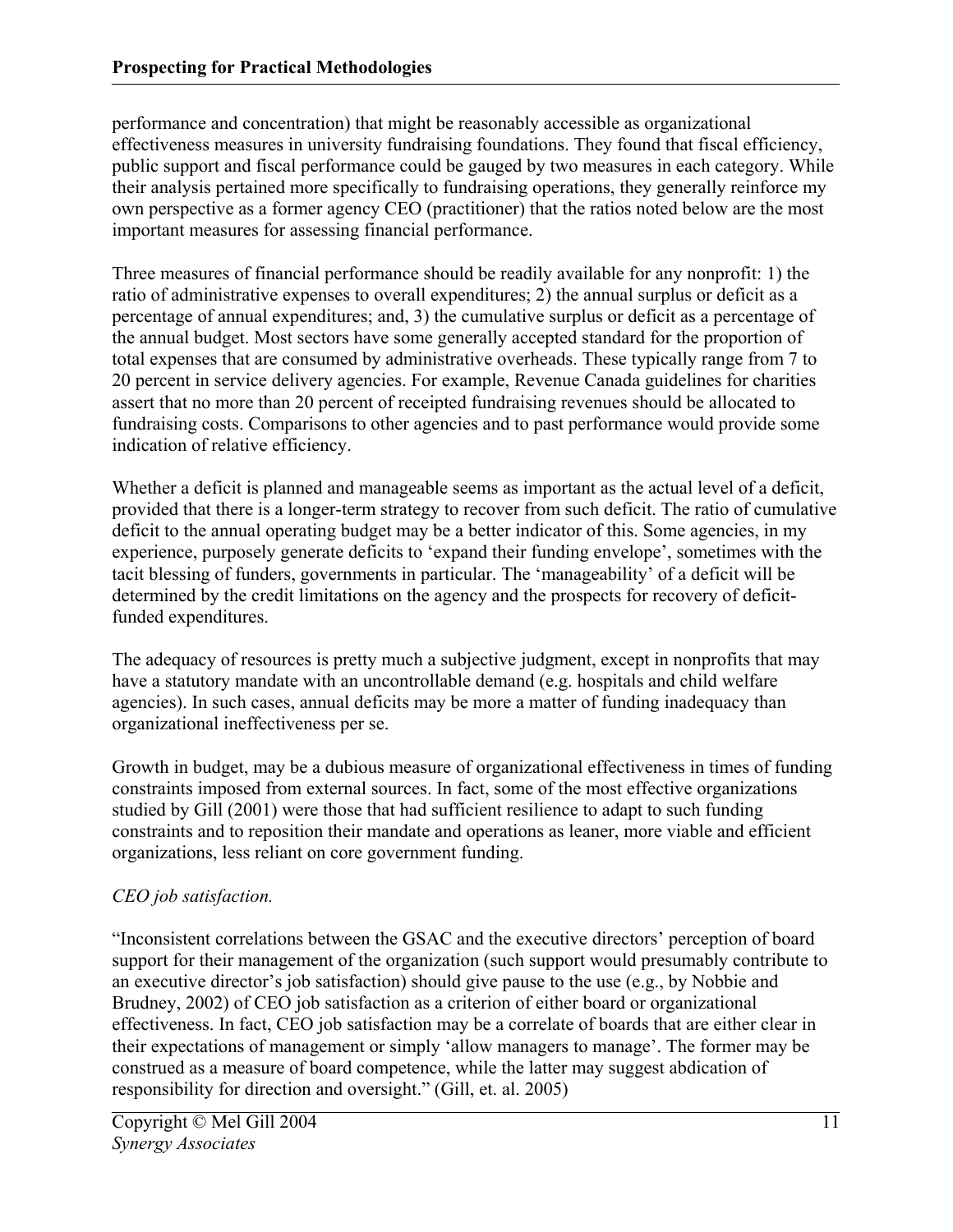## *CEO effectiveness.*

Nobbie and Brudney (2003:585) hypothesized (based on the Carver contention that CEO and organizational performance were one and the same…a contention not without detractors) that high board effectiveness in implementing policy governance behaviors would correlate with high ratings of the CEO by board chairs. They asked board chairs to rate CEOs "in terms of their ability to work toward the goals of the organization without violating the organization's policies". While the correlations were in the right direction, they were not statistically significant. This measure was perhaps not sufficiently robust or multidimensional and suffered from sole-source influence.

## **Missing Investigative Links – Executive Leadership and Staff Performance**

Experienced board members and executives, whether in the voluntary, public or private sector, know that it is the CEO who steers the organization to achievement of its goals, drives implementation, and makes sure that 'things get done'. Yet executive leadership, as a major variable intervening between board performance and organizational effectiveness, has been too often overlooked in recent research on organizational effectiveness. The dearth of attention to this is troubling given the central role of executive leadership demonstrated by earlier research by Heimovics, Herman and Jurkiewicz, (1995).

They concluded that preoccupation with the board's role in organizational outcomes underestimates "the critical role and actions of the chief executive…who is expected to influence, and even control, the events (*even those external to the organization*) that determine the success or failure of the nonprofit organization" and who receives both censure for failures and credit for successes. They referred to this as "the 'psychological centrality' of the chief executive in a hierarchy of responsibility for organizational outcomes." (p.235) In fact, it is more than 'psychological centrality'. It flows from practical responsibility for the implementation role and accountability for 'getting the job done'.

They examined the espoused leadership theories and practical actions of executives deemed to be especially effective and a comparison group of executives deemed not to be 'especially effective' through four 'frames' or lenses': structural, human resources, symbolic and political. They found that 70 percent of critical events identified by either group "occurred in the external environments of their organizations" (p.235) and that the effective executives were more likely than the comparison group to espouse "the importance of rationality and the value of structures" (p.243) but also significantly more likely to act with political acuity and artfulness in spanning organizational boundaries. (p.244)

It is also self-evident that the actual 'work' of the organization, whether performed by staff of large organizations or members of operational boards, is likely to have a greater impact on program and organizational outputs and outcomes than the management of that work or the governance of larger organizations. The inertia or momentum in well-established, mature organizations often allows staff to carry out the work, at least in the short term, despite shortcomings in management or governance. Hence, staff performance may be an even more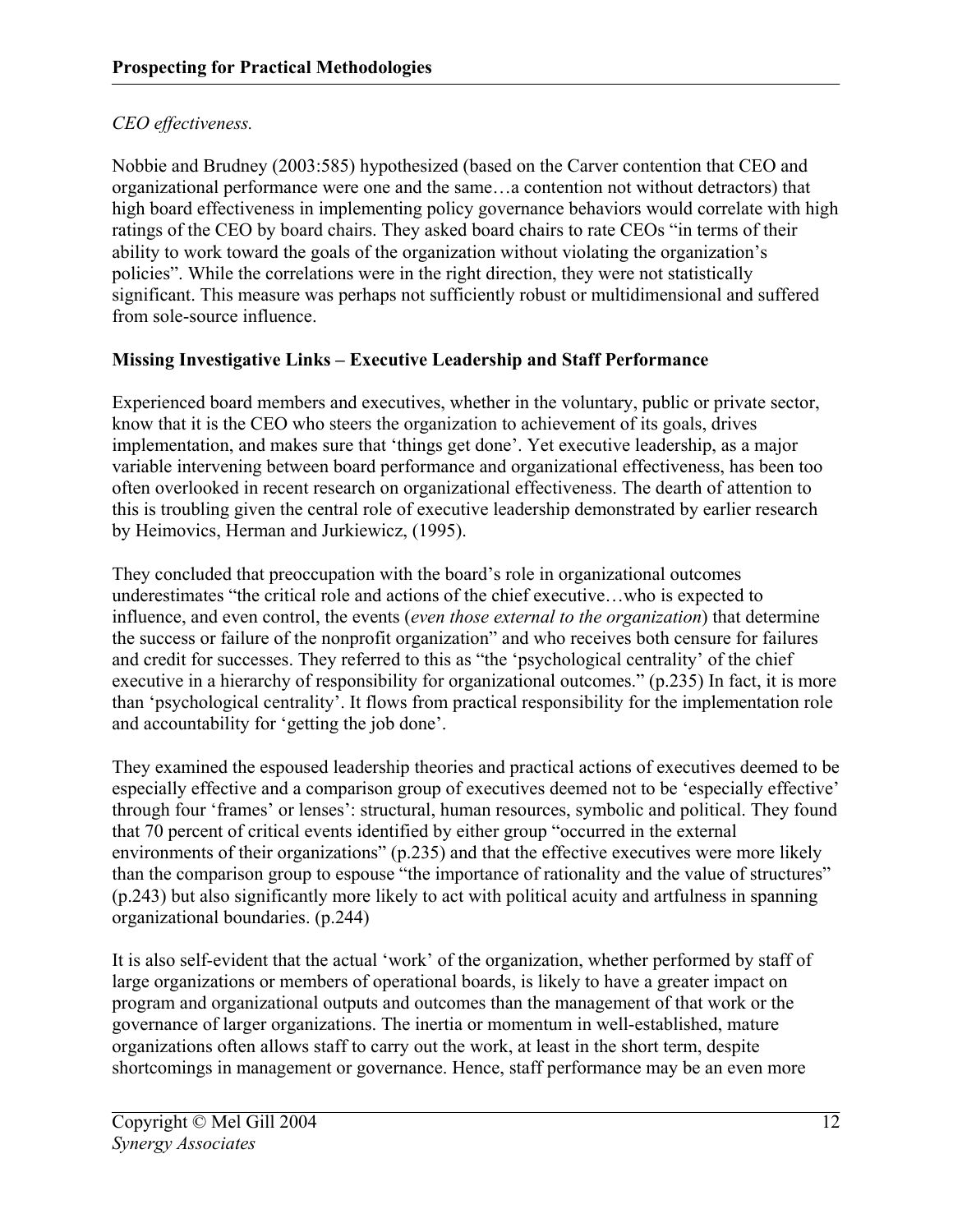essential element to evaluate in relationship to organizational effectiveness than CEO or board performance.

## **Reviewing the Essential Functions of the Board**

"The board of directors is the embodiment of a legally constituted corporate entity that:

- Has a separate legal personality under the law;
- Can be held accountable under the law for the performance and actions of the organization;
- Carries the share/stakeholders (owners, members, electors, investors) and public trust and accountability on behalf of the organization it governs;
- Represents the interests of share/stakeholders and the public to the organization, and vice versa;
- Sets or approves the general direction and financing of the organization;
- Can protect the directors from personal liability for certain actions of the corporation;
- Develops or safeguards the organization's mission;
- Selects, supports, evaluates and, if necessary, terminates the senior manager;
- Provides advice to management;
- Provides an 'institutionalized' accountability structure for management;
- Guards against self-serving conduct by the CEO; and
- Serves as an organizational 'safety net' for management of critical events or transitional." (Gill, 2005:20-21)

The added value that the board brought to one of the largest nonprofit social services agencies in Canada, in my 12 years experience as its CEO, fell generally within these parameters. The board's legitimacy and credibility grew with the credibility of its individual members drawn from major stakeholder groups. It partnered, but did not lead, the evolution of organizational mission, strategic and operational plans. It added credibility to these plans, within the stakeholder groups, the general public and the media; but it did not have the specialized knowledge (nor time) to develop those plans independent of management and staff. The board's credibility, as an accountable body of responsible citizens, assisted in securing and substantially expanding both operational and capital resources.

It played an effective role (complementary to that of the CEO) mediating between the organization and the media during certain highly public and controversial cases. The board also played a critical mediating role with funders and other community agencies defending the organization against proposed restructuring of children's services that would have resulted in significant reallocation of its resources to other community agencies. While the board created an 'umbrella of respectability and credibility' that allowed management and staff to carry out their work, it would be a huge stretch to draw causal relationships between board activities and either management or staff outputs or client outcomes. Its role could be described as enabling and empowering in this regard. A less competent board might, at other times, be equally 'disabling'.

Anecdotal reports (or storytelling) such as this may be as legitimate a gauge of board effectiveness as board self-reports or other measures that have been used by researchers. Such reports certainly merit consideration in future research as one measure of board effectiveness.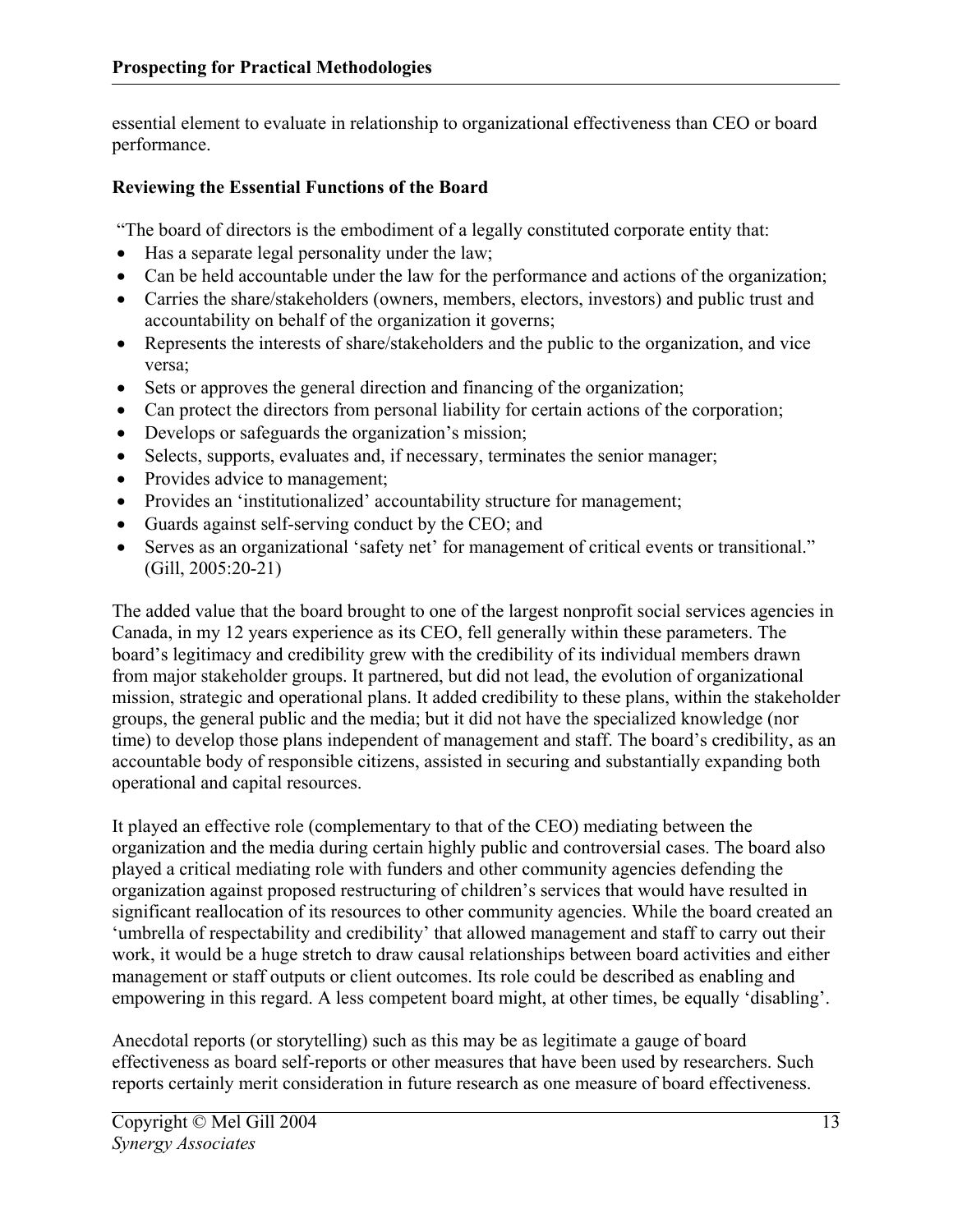## **A Culture of Performance Measurement and Common Language**

Nurturance of nonprofit organizational cultures committed to organizational performance evaluation, as a means of improving service delivery, is important to advancing and affording research in this area. An important step in this direction would be a common understanding and consistent use of terminology related to performance measurement and organizational effectiveness evaluation.

The following definitions are offered for consideration by boards, managers, evaluators and researchers:

"*Problem/needs definition* is the foundation upon which an organization's mission and goals are built and from which project/program objectives are derived. *Mission* is the organization's reason for existence…how it will improve on the current reality or state…*Goals* state the general purposes of the organization…*Objectives* are more specific statements about desired outputs and outcomes…

*Inputs* are the resources used by a program to carry out the activities necessary to achieve the program objectives; the raw materials of the production process…*Activities* are the work and (production) processes necessary to achieve the project objectives…its outputs and outcomes; everything that is done to transform the raw materials into the final product…

*Outputs* are the direct products of activities as they may be viewed from the perspective of the 'producers' or sponsors of the program or project as the 'finished products'…*Outcomes* may be viewed as benefits for stakeholders or recipients of the program or project as they might be viewed from the perspective of the 'beneficiary' as a direct or indirect consequence of the output…

*Constraints* are limitations on activities, outputs and outcomes imposed by: laws; regulations; funder priorities and requirements; available financial and human resources; access to decisionmakers and the levers of power; competing interests; and, similar internal and external influences over which the project sponsor has little or no control.

*Indicators* are measures (qualitative or quantitative) of the achievement of an intended or planned output or outcome…The basic question that determines whether a causal relationship exists between an activity and an output (or between an output and an outcome) is: Would this outcome have been produced in the absence of that particular activity, project or output?'' (See Gill, 2005:142-147 for more detailed definitions, and 116-118 for an outline of a more comprehensive planning and evaluation logic model.)

## **Measuring What Can Be Measured**

"An organization's performance can be assessed against its own past performance, the performance of other organizations in the same business or against established standards or benchmarks for a service. Accreditation programs or more specific 'industry' standards may establish preferred ratios for inputs (e.g. staff/client or time/task), outputs (services delivered,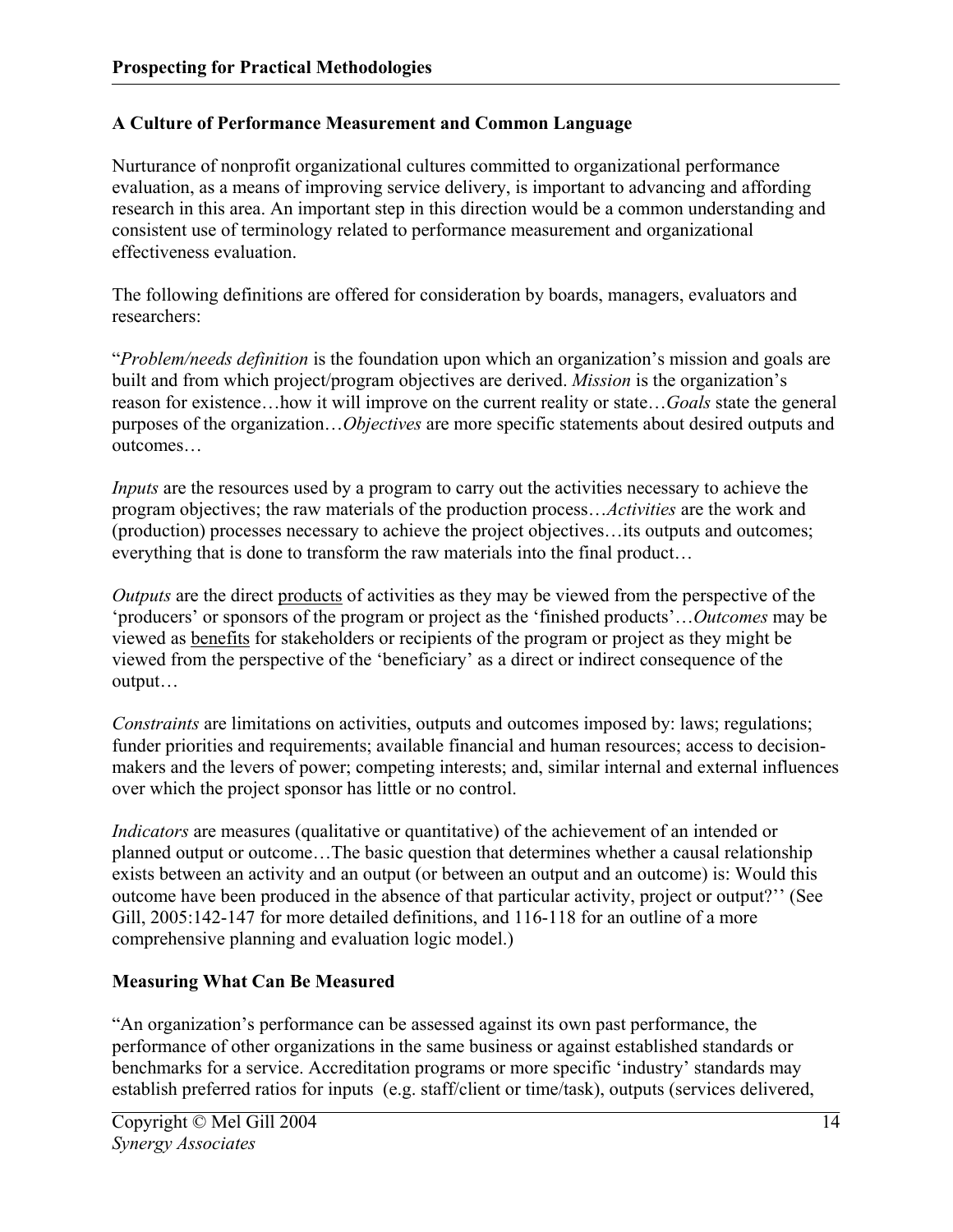operations completed) or outcomes (rehabilitation rates, educational achievement)." (Gill, et. al. 2005)

A comprehensive framework for examining links between board and organizational performance might look something like that suggested in the following logic model and descriptions.

| Boundary-spanning                          |                            | <b>Board Performance</b>                                                              | Direction-setting                |  |  |  |
|--------------------------------------------|----------------------------|---------------------------------------------------------------------------------------|----------------------------------|--|--|--|
| Members/<br>Owners<br>External<br>Agencies | Management                 | <b>CEO</b> Performance<br>Practices &<br>Procedures<br>Mission<br>$<$ Outputs $>$ $<$ | Member<br>Client<br>$>$ Outcomes |  |  |  |
| Community                                  | Systems                    | Impact<br>(Products)<br><b>Staff Work</b>                                             | (Benefits)                       |  |  |  |
| Constraints                                | <b>Financial Resources</b> |                                                                                       |                                  |  |  |  |
| Mandate & Funder Requirements              |                            |                                                                                       |                                  |  |  |  |

**Figure 1 – Effectiveness Evaluation Logic Model** 

Evaluation of effectiveness using this logic model would require an analysis of several distinct but inter-related dimensions that would allow assessment of the inter-dimensional correlations. It is important for organizations to begin to build their data collection and information management systems based on such a model, starting with what they currently have and building toward greater capacity over time. Some of the measures and indicators that might be used to make assessments in each of these dimensions are described here.

## *Mission Impact*

- Documentary evidence of planned vis a vis actual outputs.
- Documentary evidence of planned vis a vis actual outcomes, where such are ascertainable.
- Organizational responsiveness scale (Herman and Renz, 2002;13; Tsui, 1984) adapted to query 'needs' met, rather than 'expectations' met for ratings by consumers (members, clients, customers) and agencies sending or receiving referrals to/from the organization. This may be used for the organization as a whole or for individual programs.

#### *Internal Practices and Procedures*

- Evidence of formal guidelines and prescribed practice standards.
- Compliance audits on these.
- Accreditation reports.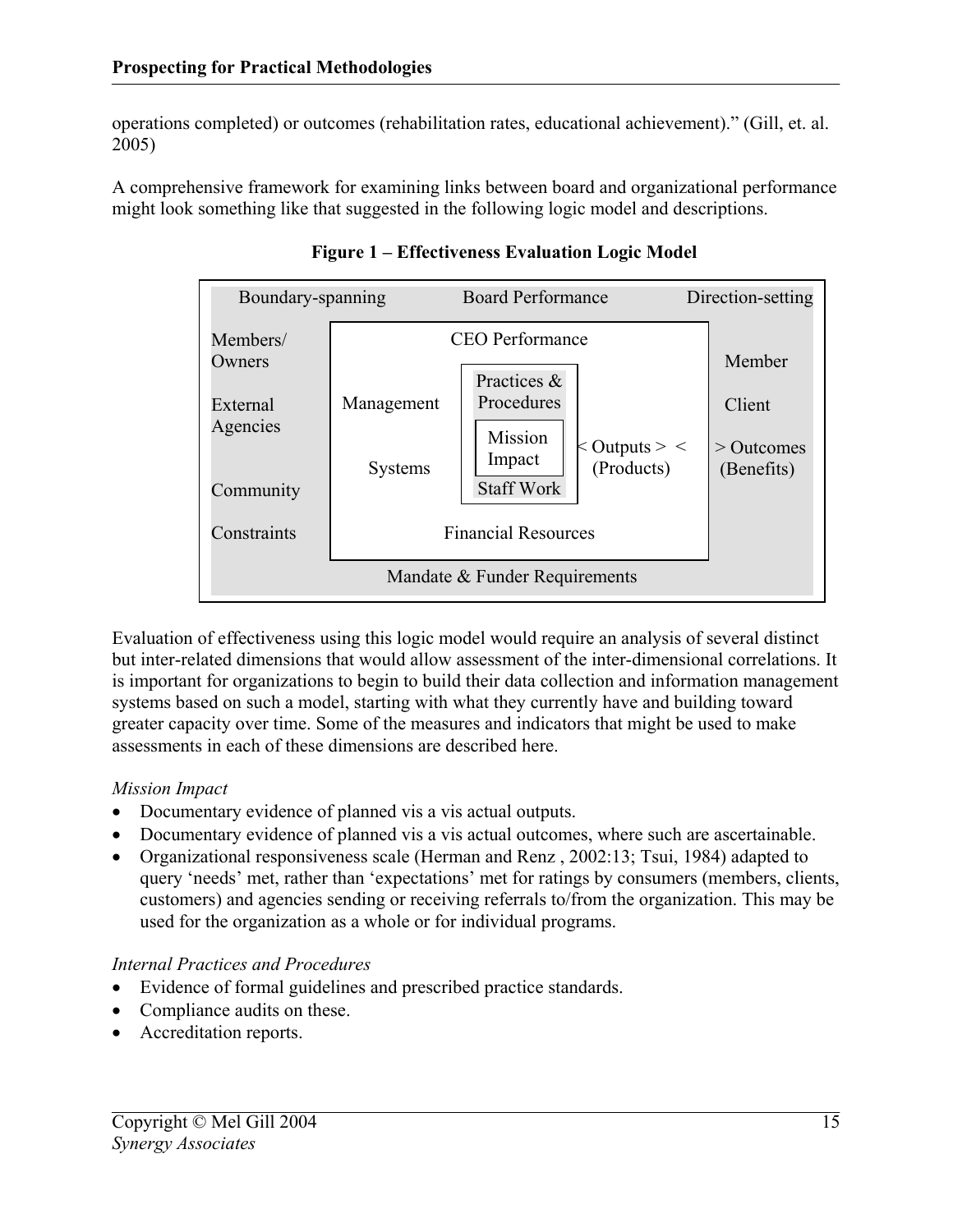#### *Management Systems*

- Documentary evidence of established information systems adequate to inform planning and control; use of contemporary technologies; human resources policies; financial management policies and systems based on GAAP; risk management procedures; communications policies.
- Sufficiency assessments and compliance audits on these.
- Accreditation reports.

## *Financial Performance and Condition (Perceptual and Objective)*

- Perceptual rating by board, management, staff and funders on whether the organization has sufficient resources to conduct its operations in pursuit of its goals without undue risk to staff, volunteers and consumers.
- Ratio of administrative expenses to overall expenditures.
- Unit costs per activity and output.
- Annual surplus or deficit as a percentage of annual expenditures.
- Cumulative debt as a percentage of the annual budget (analogous to debt/Gross Domestic Product ratio for a government).
- Cumulative reserves as a percentage of the annual budget.
- Variance between actual and planned annual revenues.
- Variance between actual and planned annual expenditures.
- Return on investments (particularly for foundations).
- Periodic trend analysis on these measures.
- Comparison with other similar organizations.

## *CEO Performance (Objective and subjective)*

- Self-assessment on achievement of performance objectives factoring in contextual constraints.
- Board or executive committee members' (not just Chair's) ratings based on objective performance measures factoring in contextual constraints.
- Perceptual ratings of CEO leadership by board, CEO and 'direct reporting' subordinates based on factors such as: visioning, listening, consensus-building, negotiating, conflictresolution and delegation skills as well as interpersonal respect, clarity of direction and communications, creativity, fairness and trustworthiness.

## *Board Performance*

- Board attendance (proxy measure of engagement), rate of board turnover or attrition (proxy measure of level of conflict and/or degree of board influence), and frequency of CEO turnover (proxy measure of level of board or board/CEO conflict). (Gill, et.al. 2005)
- Self-assessment with one or more research-validated assessment instruments linking board performance to organizational effectiveness.
- CEO assessment with the same instrument.
- Funder/donor ratings of board credibility, capacity to attract reputable community leaders as board members; transparency; accountability; communication with stakeholders and the community; and, adapting to changing needs.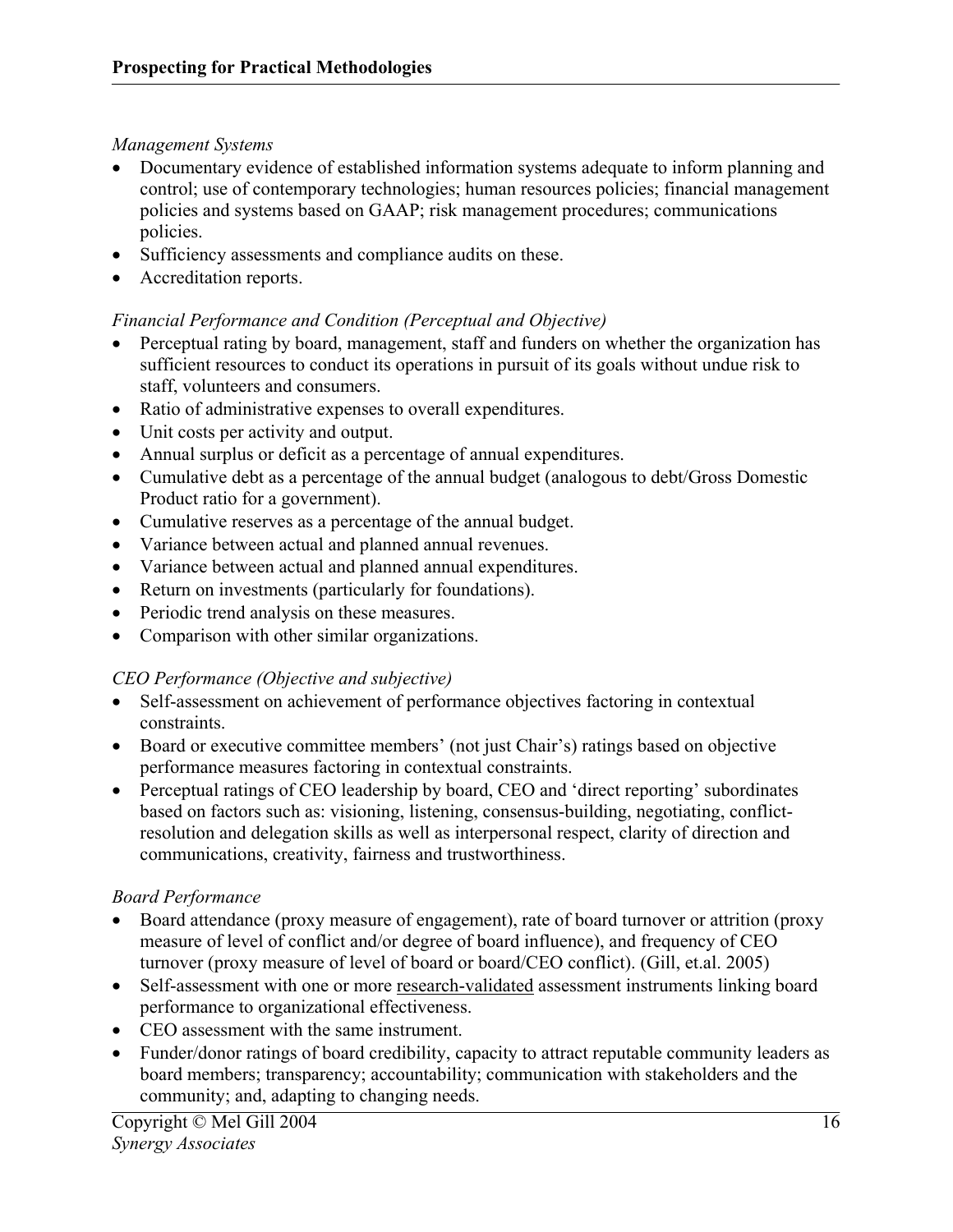- Other stakeholders' ratings on these measures.
- Anecdotal reports on what 'added value' the board has brought to the organization.

## *Constraints*

There are often constraints on effectiveness that are beyond the control of the organization's board, management or staff. Funding restrictions; staff work stoppages; substantial board, management or staff turnover; environmental calamities; and major public controversies are examples of these. These should be factored into assessments in each of these dimensions, at least in anecdotal fashion.

#### **Practical Methodologies to Link Board Performance to Organizational Effectiveness**

Since effectiveness research is complex and expensive it seems wise, in the quest to examine links between board and organizational effectiveness, to seek sectors and organizations that have better developed performance measures based on established professional and practice standards. Nonprofits that subscribe to one of the established accreditation programs or already conduct regular outcomes evaluation using a framework such as that developed by the United Way of America may be a fertile source for future research in this area. However, it may also be fruitful to extend such research beyond the realm of traditional nonprofits into less traditional nonprofit and public sector organizations.

Many hospitals, for example, have undertaken 'Balanced Scorecard' reporting on four dimensions of hospital performance: patient care, patient satisfaction, finances, and keeping up with change. Similarly, many nonprofit child welfare agencies have regulated or policy-directed process standards that invite evaluation of organizational performance. This is in addition to performance results reported in regular accreditation surveys. Police services regularly report on complaints, investigations, crime rates, charge clearance and conviction rates, financial ratios and numerous other indicators. These may be fruitful fields to harvest in pursuit of more sophisticated approaches to assessing board performance and its relationship to organizational effectiveness.

The Balanced Scorecard can be used to focus planning and evaluation efforts in conjunction with a logical planning and evaluation framework and adapted to unique organizational contexts. Ontario Hospitals have adapted it for use in an annual evaluation of their performance. (Hospitals Report, 2004) Activities and outcomes are assessed in the areas of Financial Performance and Condition, Clinical Utilization and Outcomes, System Integration and Change, and Patient Satisfaction.

*Financial Performance and Condition* describes how hospitals manage their financial and human resources. It is concerned with a hospital's financial health, efficiency, management practices, and human resource allocations. *Clinical Utilization and Outcomes* deals with clinical performance with reference to access, clinical efficiency, and quality of care. *System Integration and Change* examines patients' perceptions of their hospital experience, including perceptions of overall quality of care, and unit-based care. *Patient Satisfaction* tests a hospital's ability to adapt to its changing health care environment, how clinical information technologies, work processes,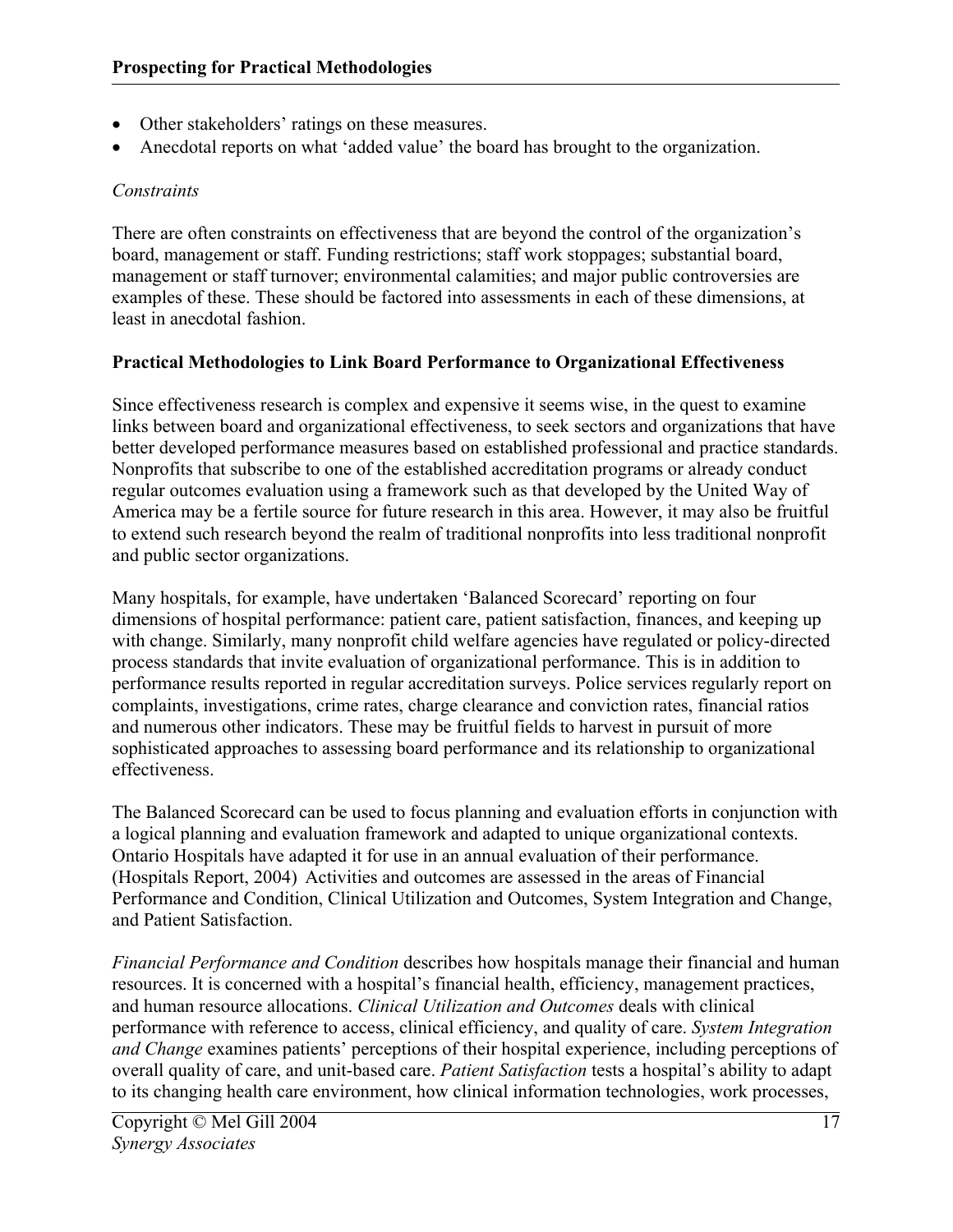and hospital and community relationships function within the hospital system. Eight to twelve indicators are assessed in each of these four 'quadrants' of the Scorecard.

Many nonprofit child welfare agencies have established professional service standards for abuse investigations, family support and childcare. Several across Canada have begun use of the welltested and researched "Looking After Children' (OACAS) instrument to assess progress of children in care. Annual audits of Children's Aid Societies in Ontario examine care of crown wards on a number of dimensions. A separate audit reviews compliance with investigative and care standards related to responsiveness, documentation and supervision of children in care as well as those in their parental homes.

Police services are becoming increasingly sophisticated in measurement and reporting on their performance. There is general recognition that, as with hospitals using the Balanced Scorecard, organizational effectiveness is multi-dimensional. Simplistic traditional performance measures such as crime clearance rates simply won't do. Among the many factors that need to be considered are call volumes; crime rates; charge and arrest rates; clearance rates; fear of crime/victimization and perceptions of safety; public complaints; and workforce and community satisfaction. And all these need to be considered in the context of numerous community socioeconomic and demographic factors as well as police responsiveness, which can encourage or discourage reports and complaints.

## **Conclusion**

While there may be increasing consensus and research evidence to support recommended practices as characteristic of effective governing boards, the research does not answer the fundamental question: Are these practices instrumental to effective organizational performance, or incidental to the selection and support of a competent CEO? Are governing boards important at the margins or at the core of an organization? Is there a greater relationship between management (or staff) competence and organizational effectiveness than between board competence and organizational effectiveness? There is a continuing need to search for answers to these questions as well as for more objective measures of effective organizational performance.

There is an additional challenge for researchers not addressed earlier in this paper. Much of the research cited here has been conducted on larger organizations with CEOs. The vast majority of nonprofits is smaller and has limited resources and capacity to support this type of research. Many of these have few, if any, staff resources and may not have a CEO. In such cases (for example operational, collective, management and fundraising boards) board members are necessarily more directly engaged in organizational activities that produce outputs and influence outcomes. Hence there may be a more direct link between performance of board members, operating in management or staff capacities, and organizational effectiveness. The challenge is to include this group of smaller nonprofits in future research to examine whether more causality can be established between board performance and organizational effectiveness.

It is in the interests of efficient use of public resources that investments in evaluation of board and organizational performance research to strive for the highest possible return on investment. Organizations and sectors that already have developed some performance measurement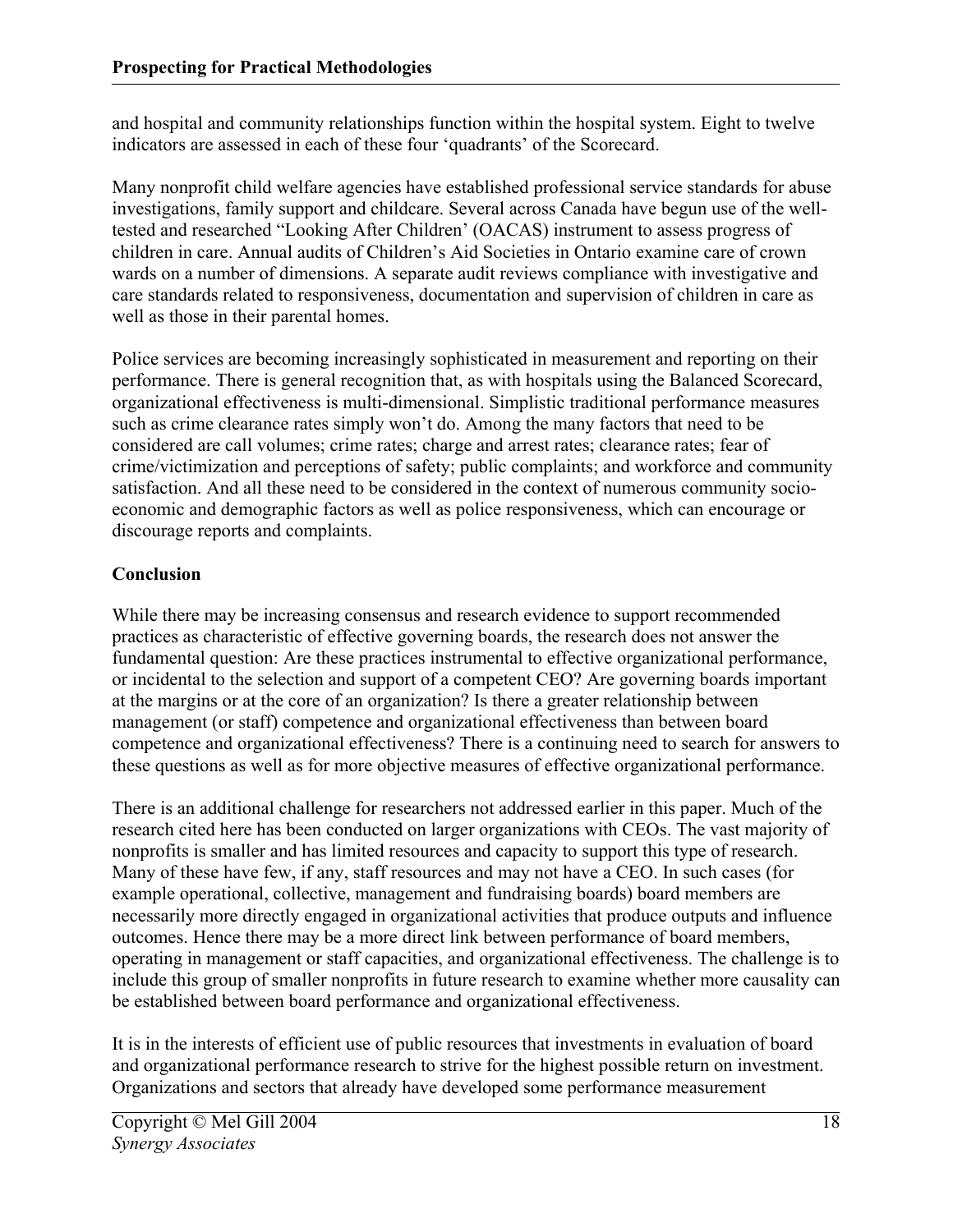programs based on established professional or practice standards may produce the best value in future attempts to examine the relationship between board performance and the effectiveness of the organizations entrusted to them. Nonprofits that subscribe to one of the established accreditation programs or already conduct regular outcomes evaluation using a framework such as that developed by the United Way of America or the Balanced Scorecard may be a fertile source for future research in this area.

However, it may also be fruitful to extend such research beyond the realm of traditional nonprofits into less traditional nonprofit and public sector organizations with a statutory mandate and more advanced organizational performance measures such as hospitals, child welfare agencies and police services. Greater standardization in the evaluation methodology using validated instruments to assess board performance and consistent use of common frameworks and measures to assess organizational performance would allow for more valid comparison of results across studies.

Simpler and more subjective approaches to gauging organizational effectiveness have more typically been used by funders. These include assessing the demand for and use of an organization's services (member or client enrollment and participation); demand for services; public visibility; references to the importance of their projects or their organization; reputation in the public and key constituencies; clarity of objectives; past track record; and positive relationships between funders and the organization. While this method is prone to subjective interpretation and political nuance it is far less expensive an undertaking than the more rigorous approach normally associated with performance evaluation.

At the same time it is important to nurture development of a nonprofit and public sector organizational culture committed to performance measurement. There is good reason to believe that the adoption of a logical framework for planning and evaluation imposes valuable discipline to these activities. Nevertheless, nonprofits are well advised to keep effectiveness evaluation practical and use formal evaluative frameworks, where affordable, and use these to complement more subjective approaches traditionally used by funders and other key stakeholders.

A quick review of the framework offered in this paper supports the view that rigorous multidimensional analysis of board and organizational effectiveness is complex, time consuming, expensive and that causal relationships will continue to elude. Nevertheless, researchers will justifiably continue to 'chase the pot of gold at the end of the rainbow' and strive to advance the science, or at least the artfulness of the science.

Several recommendations emanate from the overview of board and organizational provided in this paper.

- 1. Organizations embarking on effectiveness evaluation (board or organizational) are admonished to follow the old adage: 'Start where you are, use what you have and do what you can.' It's also advisable to apply the KISS principle.
- 2. Similarly, organizations might consider adding anecdotal 'story-telling' about board contributions and organizational effectiveness to add 'life' and 'colour' as a complement to more objective performance measures.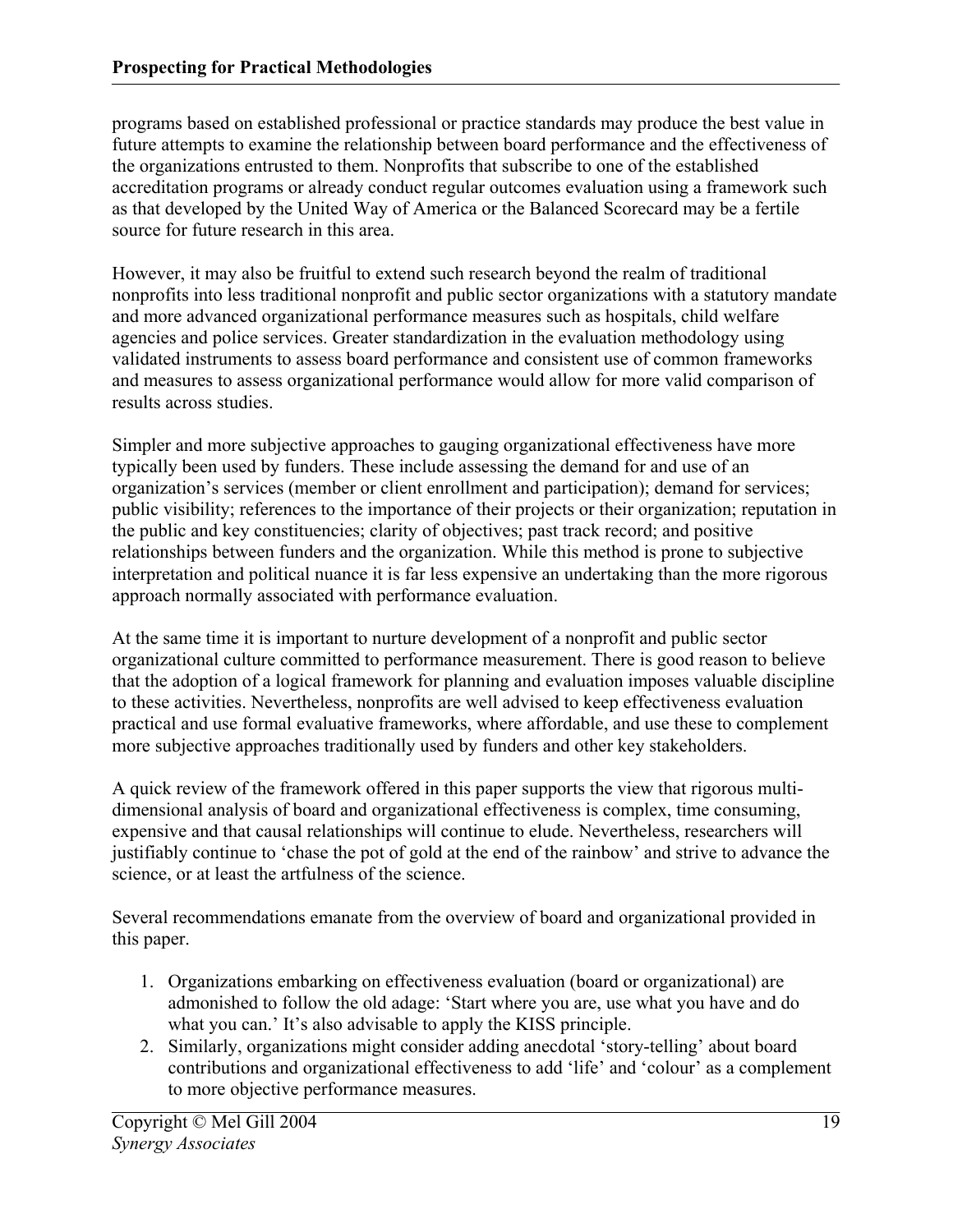- 3. Organizations are well advised to adopt a planning and evaluation model and begin with small steps to develop the data collection and information management systems necessary to support it.
- 4. Evaluators are advised to focus on demonstrable organizational outputs rather than ephemeral outcomes, but to include assessment of those outcomes that are readily measurable.
- 5. Attempts to assess board performance should incorporate research-validated board assessment instruments.
- 6. Impact assessments using a modified version of the 'organizational responsiveness' scale originated by Tsui (1984) adapted by Herman and Renz (2002) are encouraged as a simple and relatively inexpensive means of approximating an organizational effectiveness measure.
- 7. Future research projects should target organizations and sectors that already have developing or established performance evaluation programs.
- 8. Researchers and theorists should continue to strive for a simpler model for evaluating the links between board performance and organizational effectiveness that can be utilized by organizations with scarce resources.
- 9. Such a model should contain some of the financial ratios identified in this paper as readily accessible for most nonprofits.
- 10. Funders are again urged to earmark resources specifically support both the governance and effectiveness evaluation functions.

The author welcomes feedback on this paper and suggestions for simplification of the evaluative framework presented here.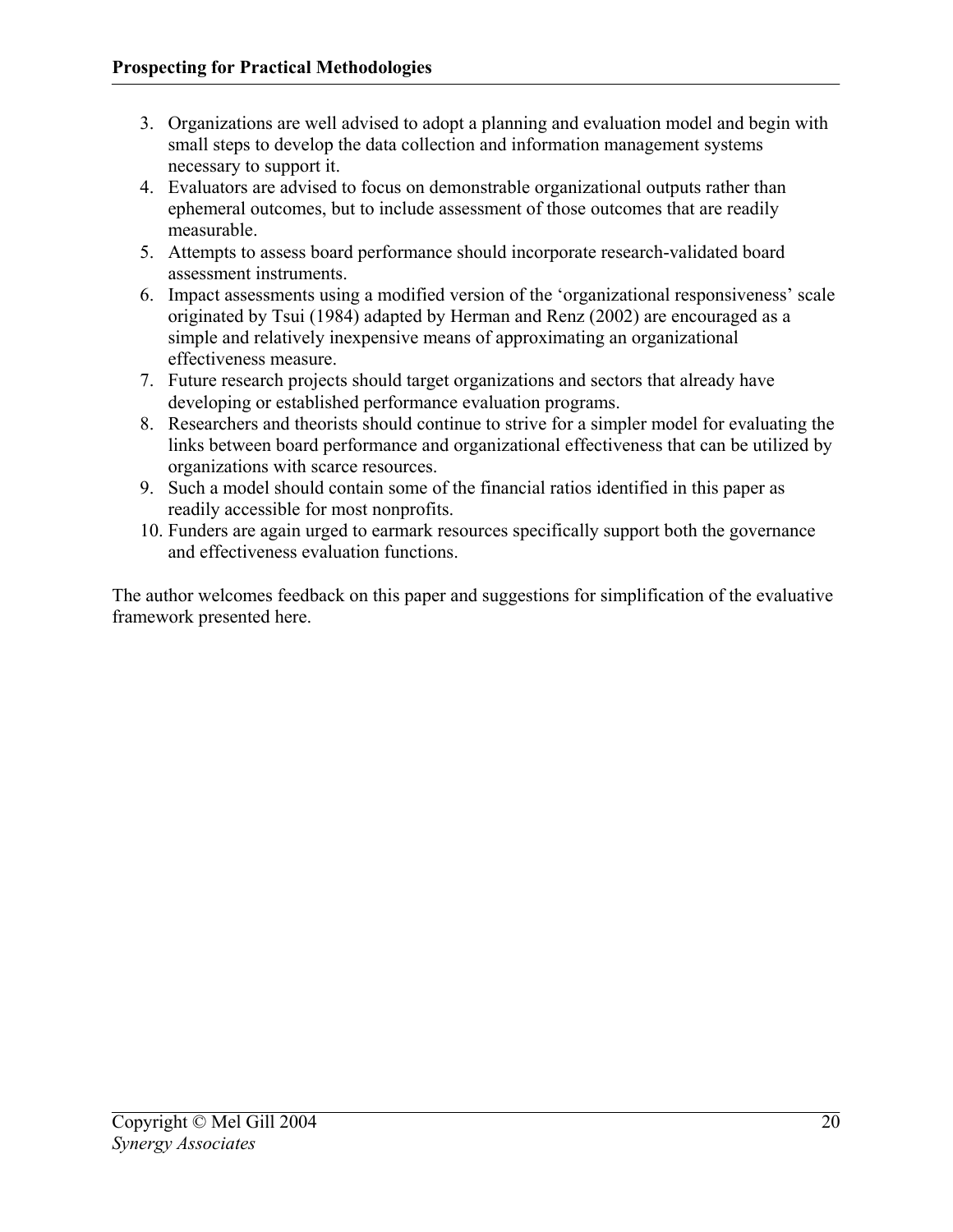## **REFERENCES**

Bradshaw, P., Murray, V., & Wolpin, J. (1992). Do nonprofit boards make a difference? An exploration of the relationships among board structure, process and effectiveness. *Nonprofit and Voluntary Sector Quarterly.* 21(13) 227-249.

Brudney, J. L., and Murray, V. (1998) Do intentional efforts to improve boards really work? The views of nonprofit CEO's*. Nonprofit Management and Leadership.* 8(4) 333-348.

Callen, Jeffrey L., Klein, April, and Tinkelman, Daniel (2003) Board composition, committees, and organizational efficiency: The case of nonprofits. *Nonprofit and Voluntary Sector Quarterly*, 32 (4) 493-520.

Campbell, David (2002) Outcomes assessment and the paradox of nonprofit accountability. *Nonprofit Management and Leadership* 12 (3) 243-259

Carman, Joanne G. and Millesen, Judith L. (2004) Nonprofit program evaluation: Organizational challenges and resource needs. Paper presented at 33rd Annual ARNOVA conference, Los Angeles.

Cutt, James and Murray, Vic (2000) Accountability and Effectiveness Evaluation in Non-Profit Organizations, Routledge, New York.

Forbes, D. (1998) Measuring the un-measurable: Empirical studies of nonprofit organization effectiveness from 1977 to 1997. *Nonprofit and Voluntary Sector Quarterly*, 27:183-202

Gill, Mel. (2001) Governance Do's and Don'ts: Practical Lessons from Case Studies on Twenty Canadian Nonprofits. Institute On Governance, Ottawa, Canada, www.synergyassociates.ca, Publications.

Gill, Mel (2002). Building effective approaches to governance. *The Nonprofit Quarterly*, 9: 46- 49.

Gill, Mel. (2005) Governing for Results: A Director's Guide to Good Governance. Trafford Publishing Inc. Victoria, B.C.

Gill, Mel, Flynn, Robert and Reissing, Elke. (2005) The Governance Self-Assessment Checklist" *Nonprofit Management and Leadership*, Vol. 15:3

Green, J.C., & Griesinger, D.W. (1996). Board performance and organizational effectiveness in nonprofit social service organizations. *Nonprofit Management and Leadership*, 6:381-402.

Hall, Michael, Phillips, Susan, Meillat, Claudia and Pickering, Donna (2003) Assessing performance: Evaluation practices and perspectives in Canda's voluntary sector. Canadian Centre for Philanthropy. http://www.nonprofitscan.ca/pdf/Vserp\_Report.pdf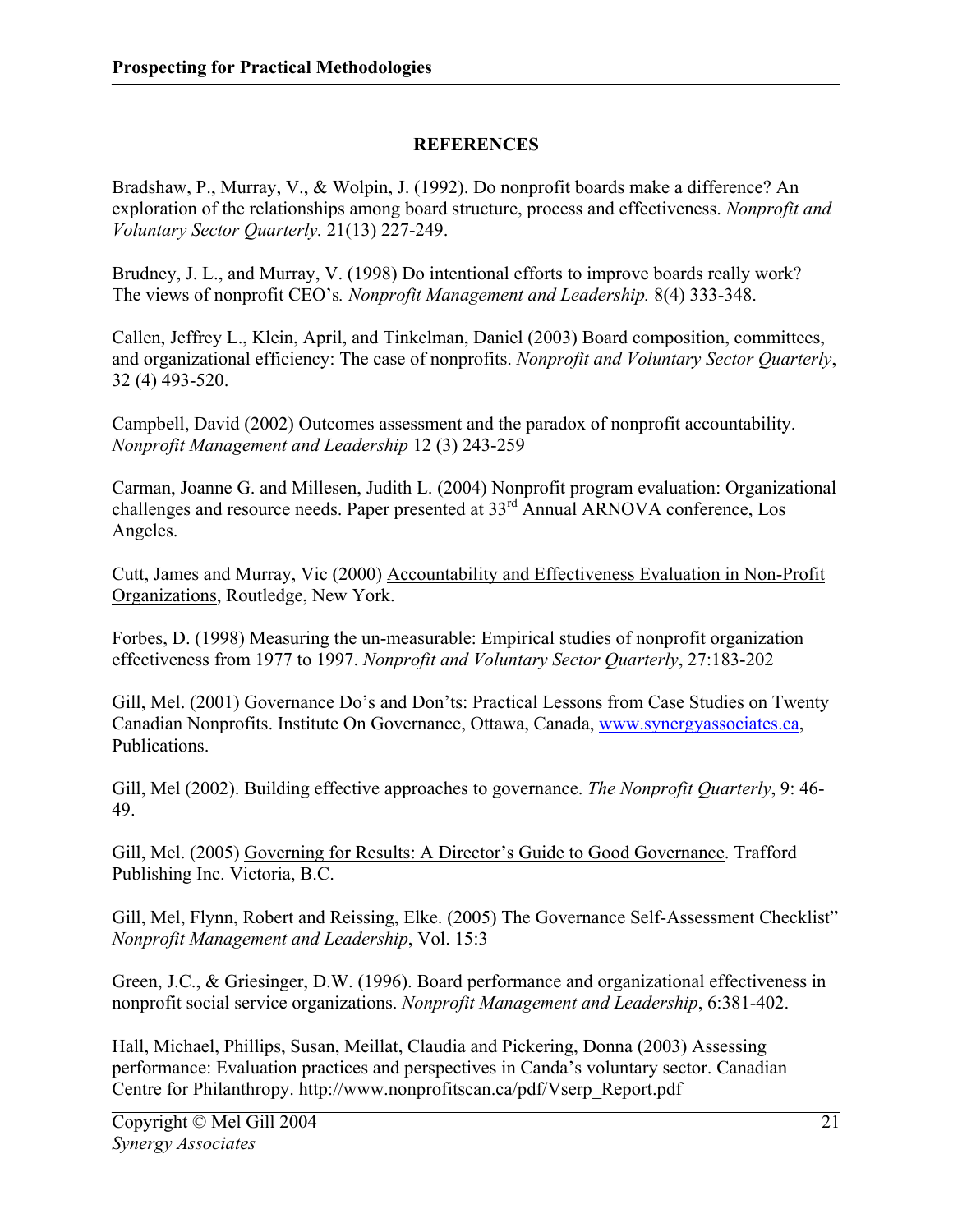Heimovics, Richard D., Herman, Robert D. and Jurkiewicz, Carole L. (1995) The political dimension of effective nonprofit executive leadership. *Nonprofit Management and Leadership*  5(3) 233-247.

Herman, R. D., & Renz, D. O. and Heimovics, Richard D. (1997). Board practices and board effectiveness in local nonprofit organizations. *Nonprofit Management and Leadership* 7(4) 373- 385.

Herman, R. D., & Renz, D. O. (1997). Multiple constituencies and the social construction of nonprofit organization effectiveness. *Nonprofit and Voluntary Sector Quarterly* 26(2) 185-206

Herman, R. D., & Renz, D. O. (1998). Nonprofit organizational effectiveness: Contrasts between especially effective and less effective organizations. *Nonprofit Management and Leadership, 9(1)* 23-38.

Herman, R. D., & Renz, D. O. (2000). Board practices of especially effective and less effective local nonprofit organizations. *American Review of Public Administration. 30(2)* 142-160.

Herman, R. D., & Renz, D. O. (2002). Nonprofit organizational effectiveness: practical implications of research on an elusive concept. Occasional Paper (1-16) www.bloch.umkc.edu/cookingham. Forthcoming, *Public Administration Review.* Doing things right and effectiveness in local nonprofit organizations: A panel study.

Holland, Thomas P. (2002) Board accountability: Lessons from the field. *Nonprofit Management and Leadership*, 12(4) 409-428.

Holland, Thomas P. and Jackson, Douglas K. (1998) Strengthening board performance: Findings and lessons from demonstration projects. *Nonprofit Management and Leadership.* 9(2) 121-134

Hospital Reports, Ontario Hospital Association. Hospital Report 2003 Series (January 2004) http://www.oha.com/oha/reprt5.nsf

Jackson, D. K., & Holland, T. P. (1998). Measuring the effectiveness of nonprofit boards. *Nonprofit and Voluntary Sector Quarterly.* 27(2) 159-182.

Kaplan, Roberts S. (2001) Strategic performance measurement and management in nonprofit organizations. *Nonprofit Management and Leadership.* 11(3) 353-370

Kaplan, Robert S. and Norton, David P. (1996). The Balance Scorecard – Translating Strategy into Action. Harvard Business Press.

Letts, Christine W., Ryan, William P. and Grossman, Allen (1999) High Performanc Nonprofit Organizations: Managing Upstream for Greater Impact. John Wiley & Sons Inc. New York.